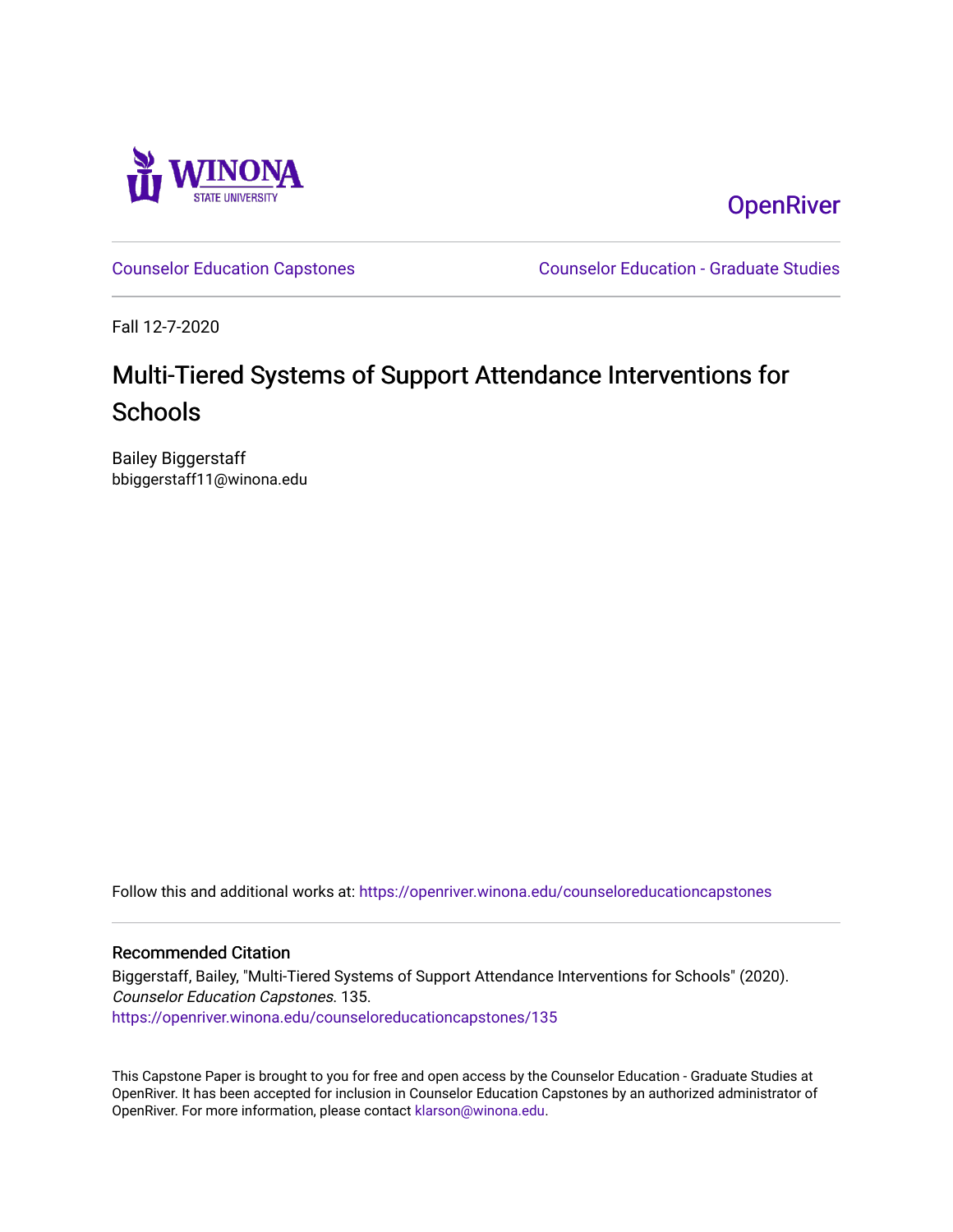# ATTENDANCE INTERVENTIONS 1

Multi-Tiered Systems of Support Attendance Interventions for Schools

Bailey Biggerstaff A Capstone Project submitted in partial fulfillment of the requirements for the Master of Science Degree in Counselor Education at Winona State University

Fall 2020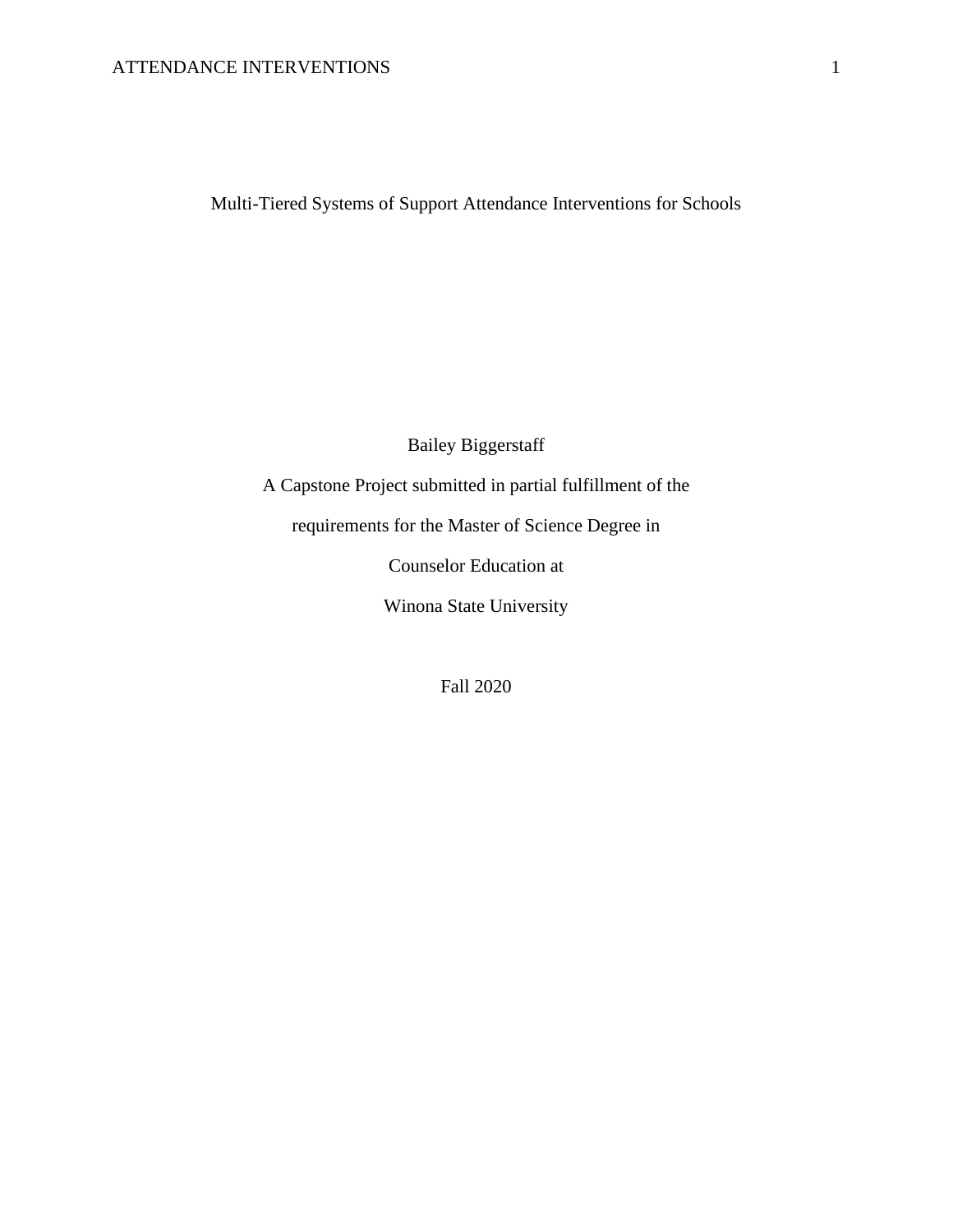Winona State University

College of Education

Counselor Education Department

# CERTIFICATE OF APPROVAL

\_\_\_\_\_\_\_\_\_\_\_\_\_\_\_\_\_\_\_\_\_\_\_\_\_\_

# CAPSTONE PROJECT

Multi-Tiered Systems of Support Attendance Interventions for Schools

 $\overline{\phantom{a}}$  , where  $\overline{\phantom{a}}$  , where  $\overline{\phantom{a}}$  , where  $\overline{\phantom{a}}$ 

This is to certify that the Capstone Project of

Bailey Biggerstaff

Has been approved by the faculty advisor and the CE 695 – Capstone Project

Course Instructor in partial fulfillment of the requirements for the

Master of Science Degree in

Counselor Education

| <b>Capstone Project Supervisor:</b> | Mary Fawcett, Ph.D. |
|-------------------------------------|---------------------|
|                                     | Name                |
|                                     |                     |
|                                     |                     |
|                                     | Signature           |

Approval Date: \_\_\_12.7.2020\_\_\_\_\_\_\_\_\_\_\_\_\_\_\_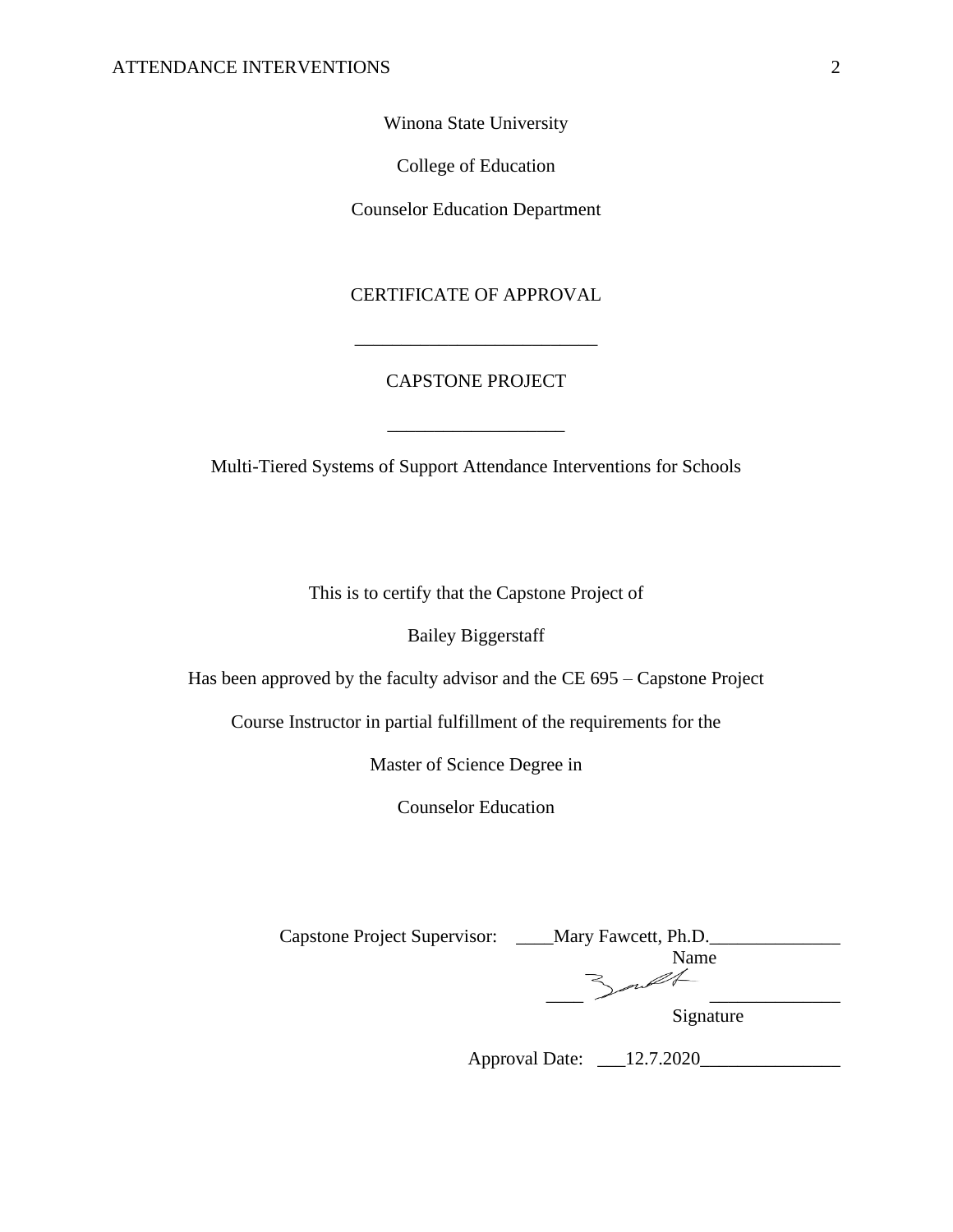## **Abstract**

School attendance is a serious problem all schools face. Students who miss even just a few days of school each month are less likely to read proficiently, fail classes, or drop out of high school (Attendance Works, 2018b). Luckily, educators and other educational stakeholders can help to reduce the rates of absenteeism. It is essential to first identify the source of the problem, or why a child is missing school. Stakeholders should then implement interventions for absenteeism using a multi-tier system of support (MTSS). This literature review defines truancy and chronic absenteeism, identifies barriers which cause students to miss school, and finally offers suggestions for interventions using a multi-tiered systems approach.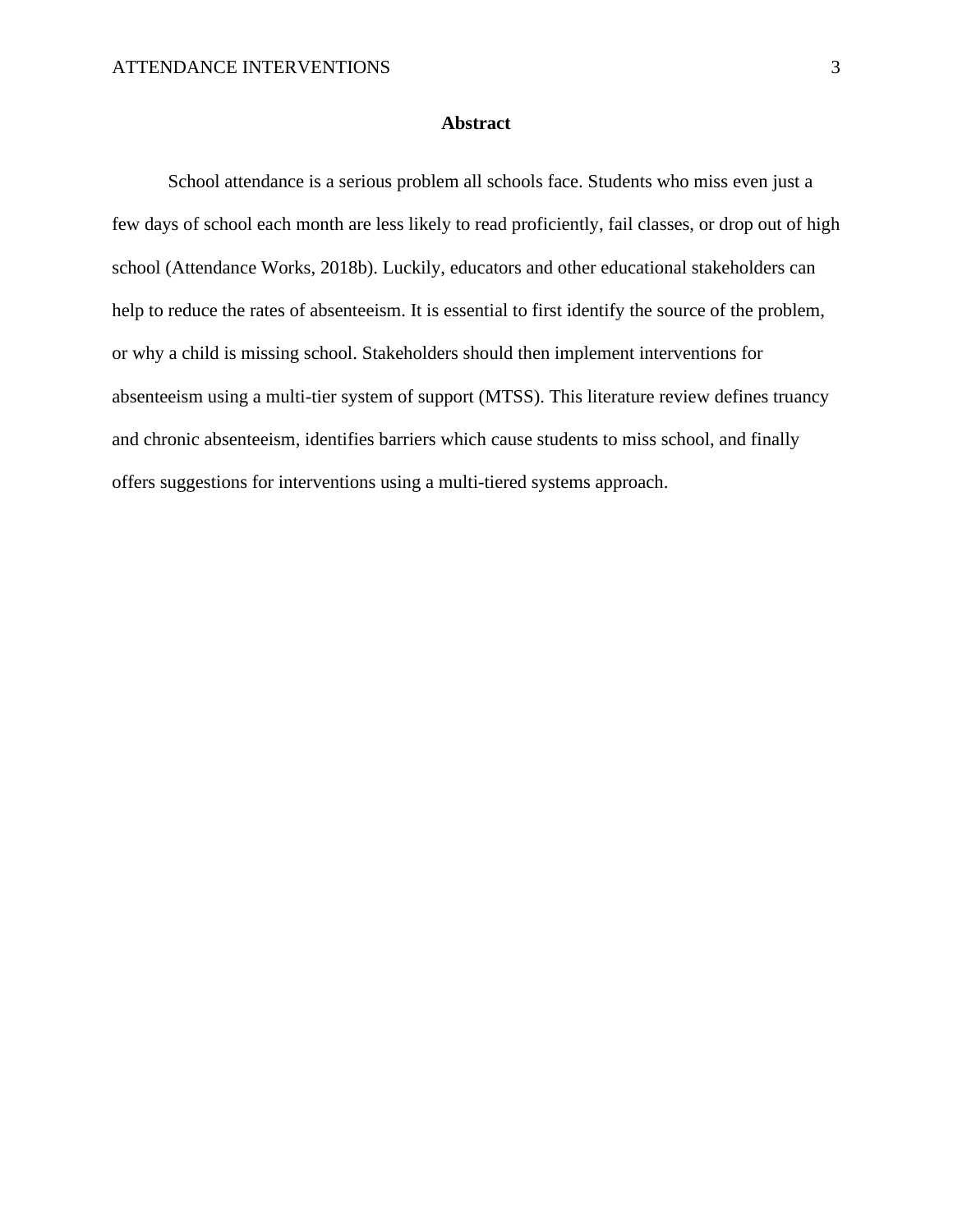# Contents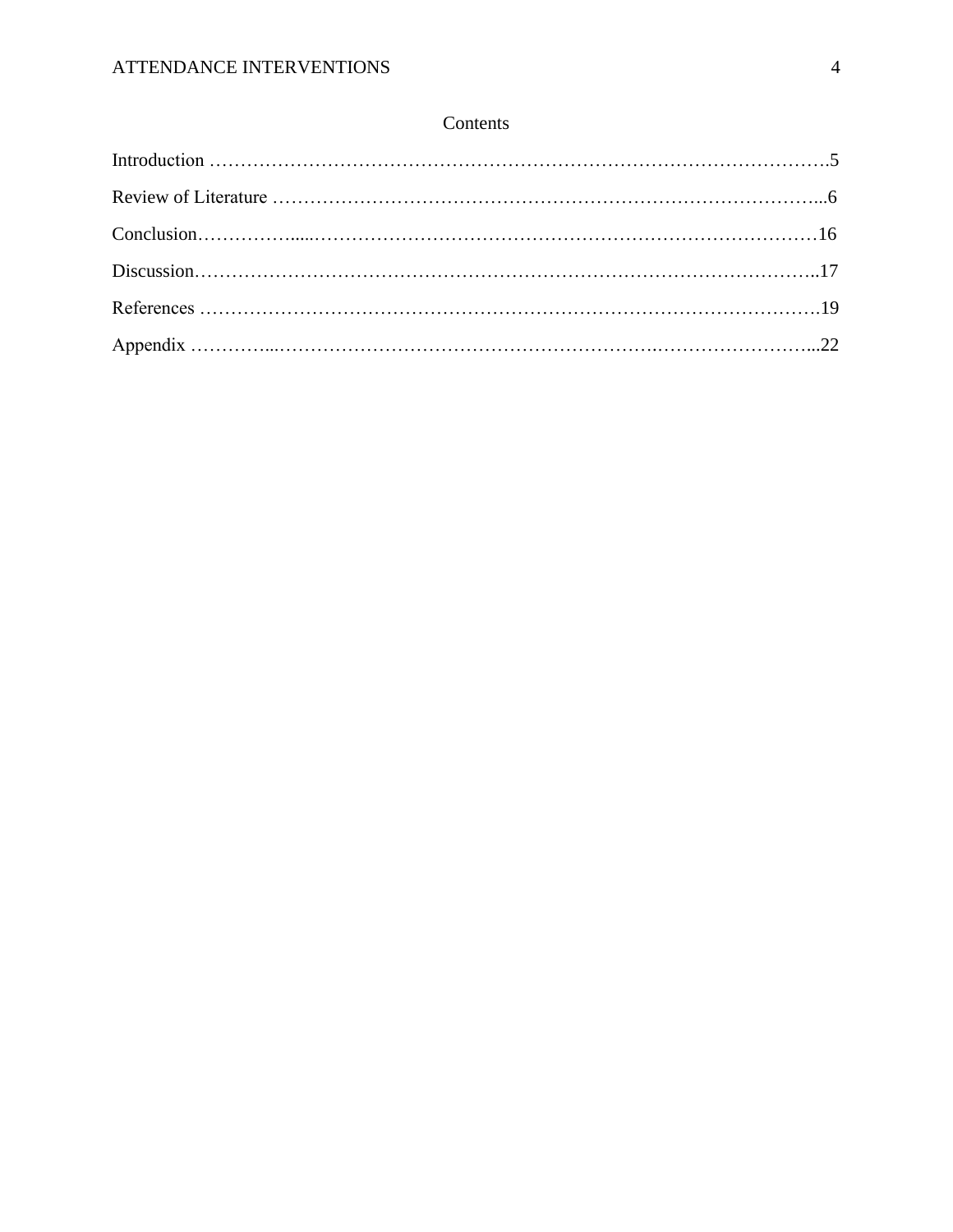# **Introduction**

Education is often referred to as the great equalizer, meaning it allows individuals from all diversities and background an equal opportunity (ED, 2016). With that being said, many students face various barriers that reduce their school attendance rates leading to lack of equal education for all. The purpose of this research is to identify barriers that schools, families, and students face in regard to school attendance rates. This research then takes a deeper look at attendance barriers and identifies ways to appropriately address the needs of schools, families, and students using multi-tiered interventions. By raising attendance rates in schools, students are more likely to reach their fullest potential (ED, 2016).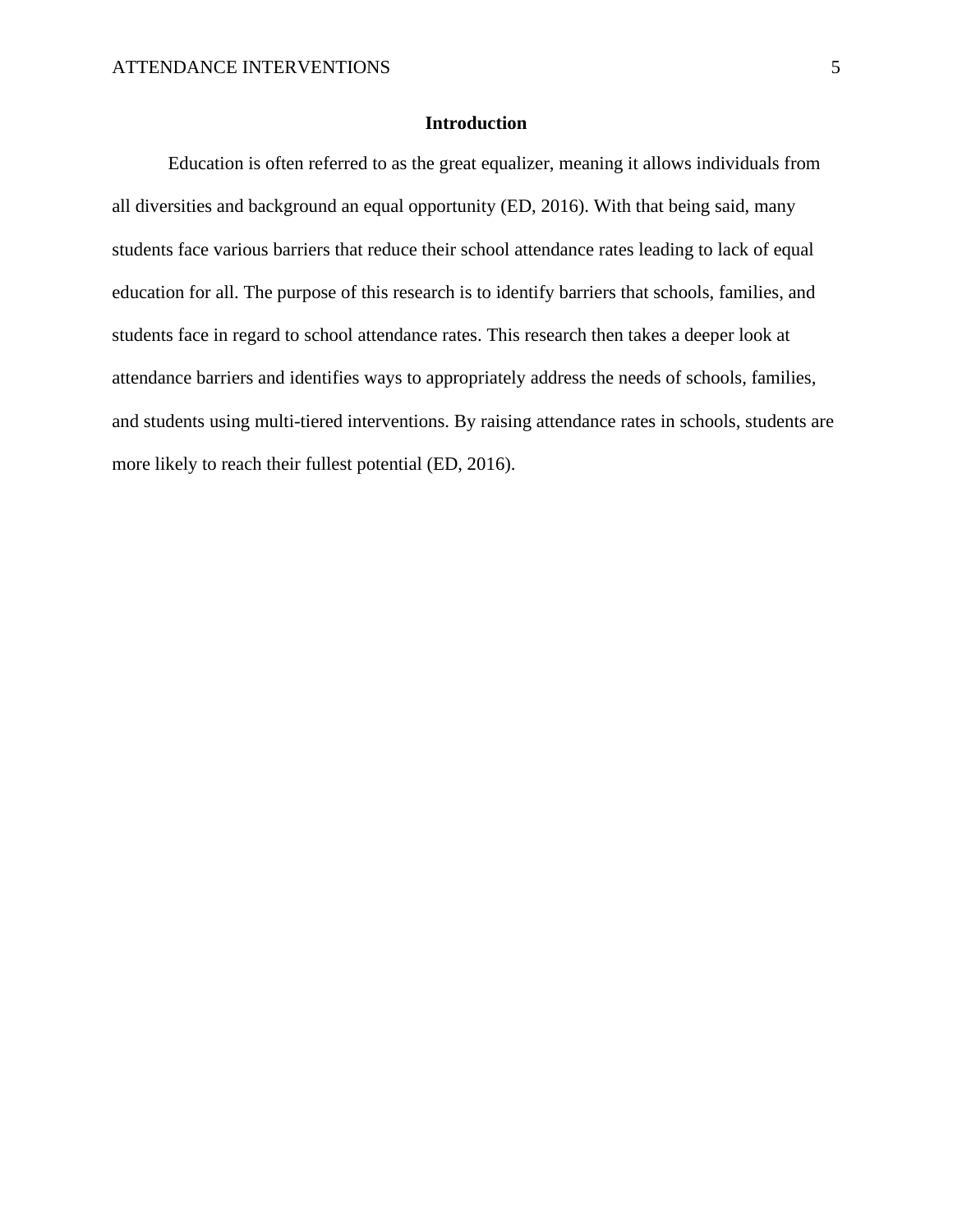#### **Review of Literature**

According to the U.S. Department of Education (2016), also known as Education Department or ED, students are considered chronically absent if they have missed fifteen or more school days per school year. During the 2015-2016 school year, more than seven million students in America missed fifteen or more school days (ED, 2016). To put this into perspective, students who have only missed about two school days a month during a nine-month school year add up to fifteen absent school days. How can educators help students get to school and why is missing school impactful?

# **Definition of Truancy and Chronic Absenteeism**

Truancy and chronic absenteeism are both a matter of not being present in school, although the two terms have different definitions. Truancy is known as multiple unexcused absences, whereas chronic absenteeism is the accumulation of excused and unexcused absences (Attendance Works, 2016). When truancy occurs, the law is typically involved. When chronic absences occur, the school is typically the only system who intervenes (Attendance Works, 2016). To create simplicity, this literature review will use the terms truancy and chronic absenteeism when speaking in exact terms and will use the term absent or absenteeism interchangeably when speaking about lack of attendance in a universal manner.

# **Prevalence**

It is widespread knowledge that students lose educational opportunities when they are absent from school. According to the Education Department (ED), students who are chronically absent during high school years are likely to drop out of school (2016). Additionally, students who drop out of high school due to lack of attendance are more likely to live in poverty, have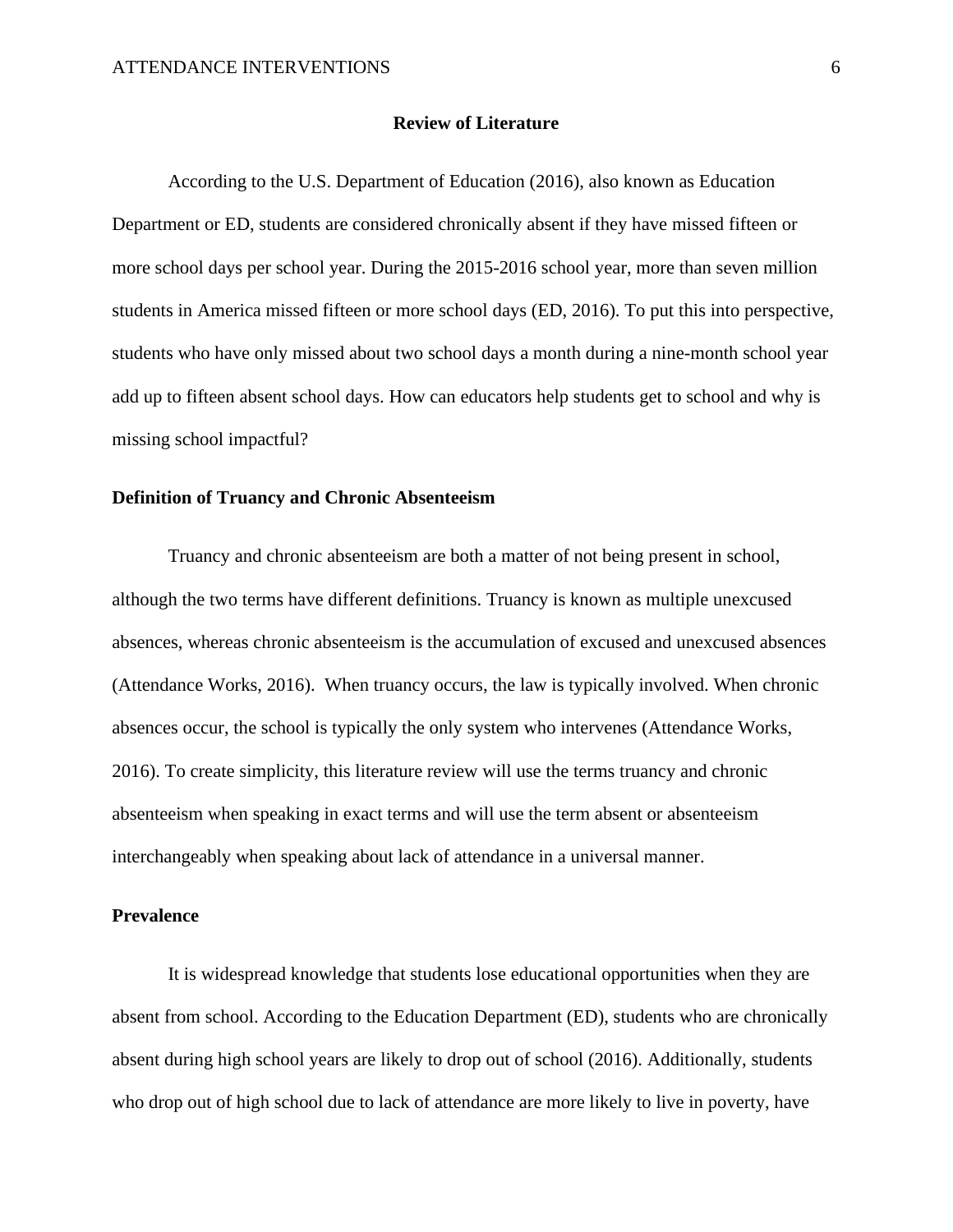health issues, and be involved in the criminal justice system (ED, 2016). As educators, our goal is to create a foundation for students to live happy, healthy, and successful lives. Data shows us that this is only possible if students attend school.

#### **Attendance Barriers**

What are the barriers students face that limit them from attending school every day? Students face many challenges in their life such as stress from school climate, family limitations, health concerns, and social and emotional stress. There are many barriers limiting students from getting to school every single day. It is important for schools to track attendance and determine what causes students to miss school. A research study conducted by Brundage et al. asked students their reasoning for missing school. They found that the leading causes for absenteeism were academic disinterest, how much students value education, transportation, health and stress (Brundage et al., 2017).

#### **School Specific Barriers**

More often than not, schools are quick to assume that the school climate or school staff is not the problem creating a lack of attendance. Rather, it is assumed that there is an issue with the individual student or their family. Schools often fail to accept that they are the barrier causing students to miss school. Research shows that school itself is sometimes the reason students don't come to school. According to Brundage et al., many students skip school because they feel unsafe due to bullying and conflict with other students (2017). Students also skip school because of the school climate (Brungade et al., 2017). School climate refers to the rules put in place, discipline, and the overall environment in a school such as the cleanliness and supplies offered to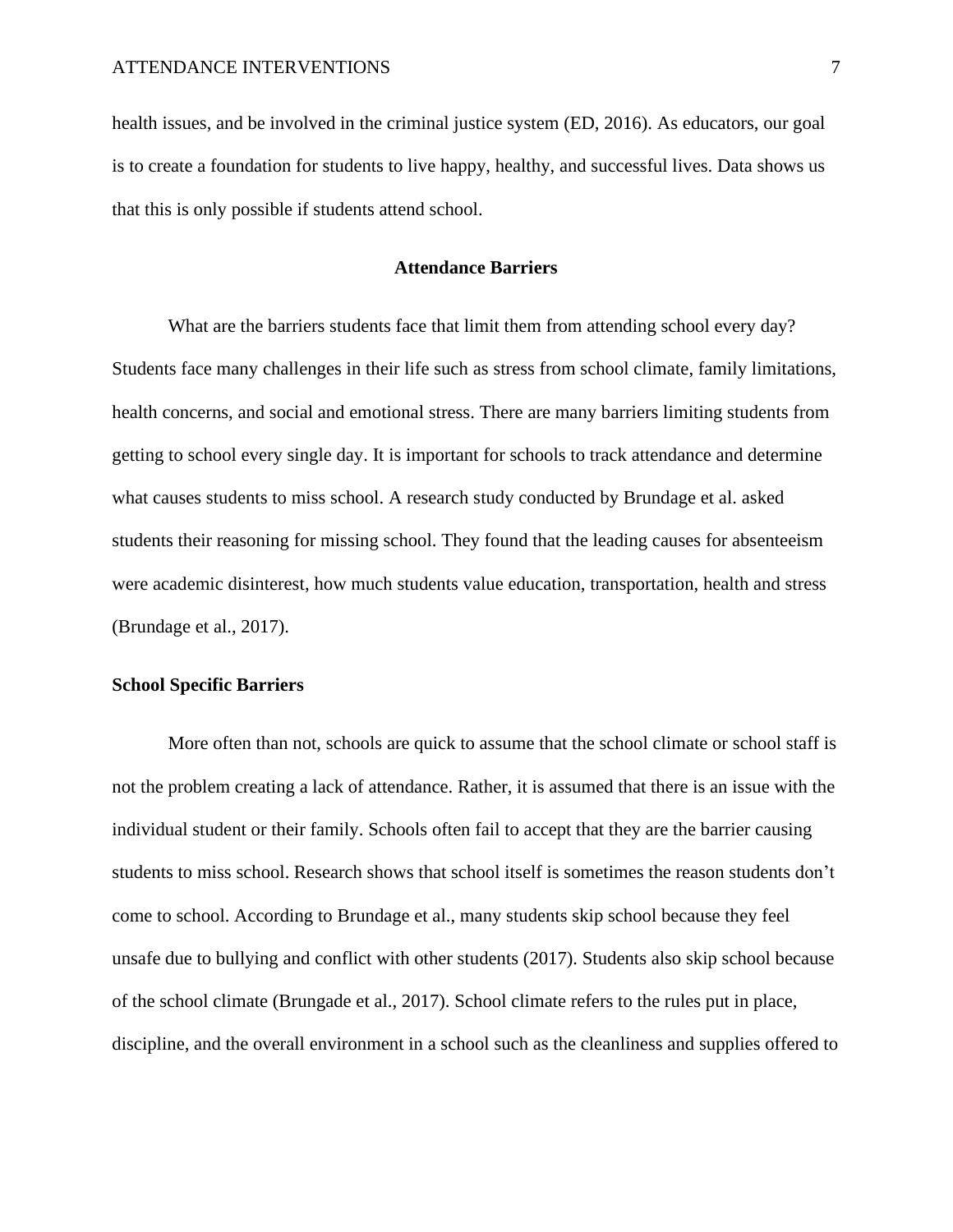students. Additionally, students report skipping school because they feel stressed about schoolwork and teachers (Brungade et al., 2017.

# **Family Specific Barriers**

Attendance barriers also come from the issues of that families face. Many families who are underprivileged may not have access to transportation. According to the results of a study on absenteeism, Brundage et at. found that about 13% of students surveyed noted that access to transportation effected their attendance (2017). When transportation becomes an issue, students are less likely to come to school. This same study also found that seventeen percent of students surveyed indicated that they were absent from school because they were doing adult responsibilities such as working, taking care of younger siblings, or helping a family member (Brundage et al., 2017). Additionally, Attendance Works (2018b) notes that, "barriers including lack of a nearby school bus, a safe route to school or food insecurity make it difficult to go to school every day" (p. 3). The information provided in research shows that family's struggles are a large reason for lack of attendance.

# **Student Specific Barriers**

Not only do students face attendance barriers created by the school or by their families, they also have personal barriers limiting them from attending school. Many students who are struggling with social and emotional health are less likely to come to school. According to Brundage et at., about forty two percent of students surveyed indicated that personal stress, depression, mental health, or school drama caused them to be absent from school (2017). Students in this same study also indicated that general health was another reason hindering them from attending schools (Brundage et al., 2017). For example, having a common cold, allergies,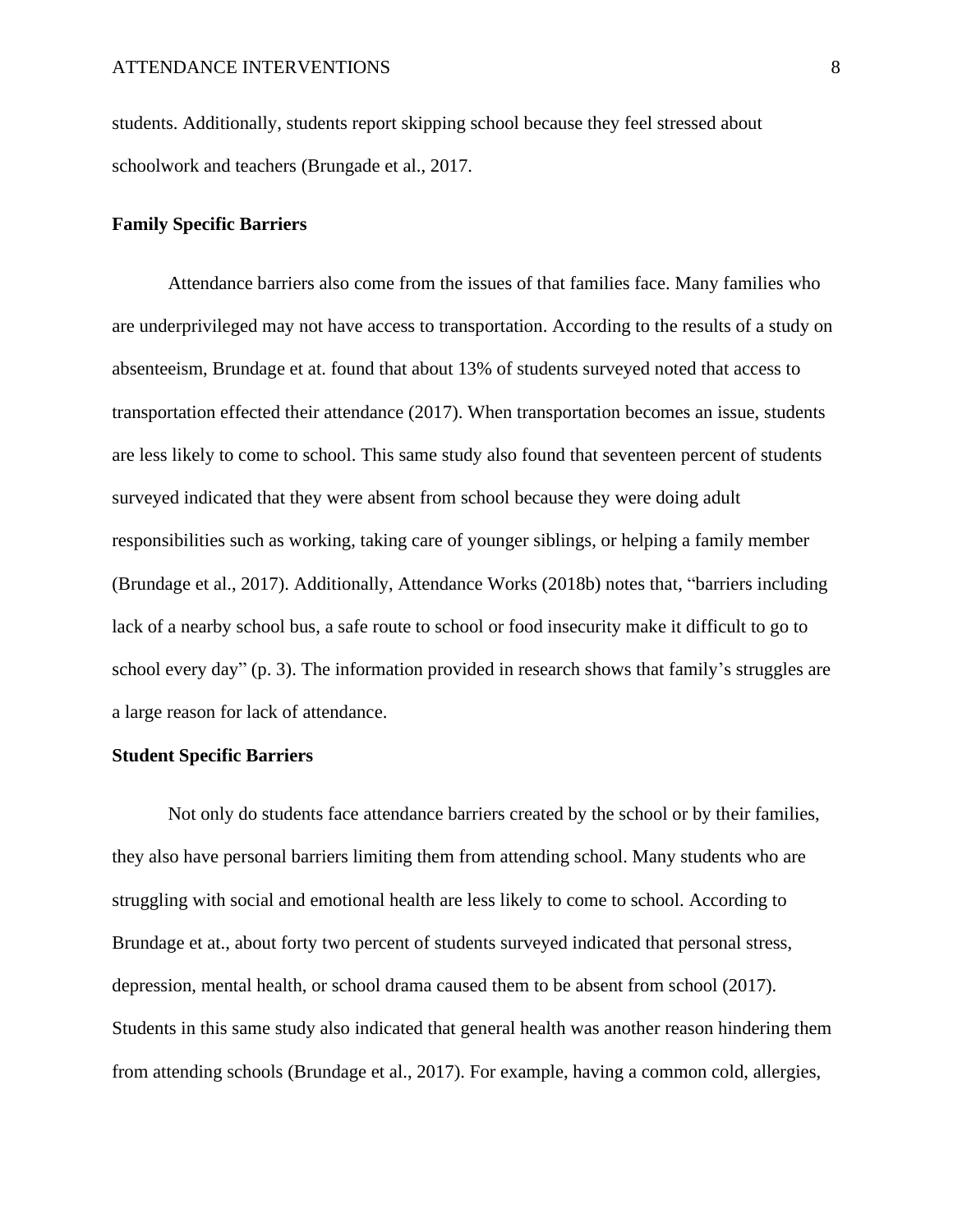medical appointments, or feeling overall ill are all considered under the category of general health related reasons for missing school. Finally, many students admit to skipping school because they don't find value in attending school or they prefer to spend their time doing something else besides attending school (Brundage et al., 2017).

# **Attendance Interventions**

Before attendance issues become a chronic problem, schools must take a proactive approach. It is likely that a student who misses two or more school days the first month of school will become chronically absent. School should monitor absenteeism on a daily basis and should use a multi-tier systems approach to address attendance issues. By implementing interventions for every student in the school, schools take a proactive stance against absenteeism. This is considered a Tier 1, or universal approach (Attendance Works, 2018a). If schools are noticing that students are missing more than two school days a month, it is appropriate to intervene with a Tier 2 approach (Attendance Works, 2018a). Tier 2 approaches are typically implemented when Tier 1 approaches were not effective, or if students are on track for becoming chronically absent. If schools have students who have missed twenty percent of the school year, or about four school days a month, schools must intervene with an intensive Tier 3 individualized approach (Attendance Works, 2018a). Tier 3 interventions are the most intensive interventions for the most in need students. Again, it is critical to intervene early utilizing a universal approach for all students.

#### **School Specific Interventions**

Schools are more than likely to be involved in all attendance interventions, whether it be involving the family or student specifically. Despite schools' constant involvement with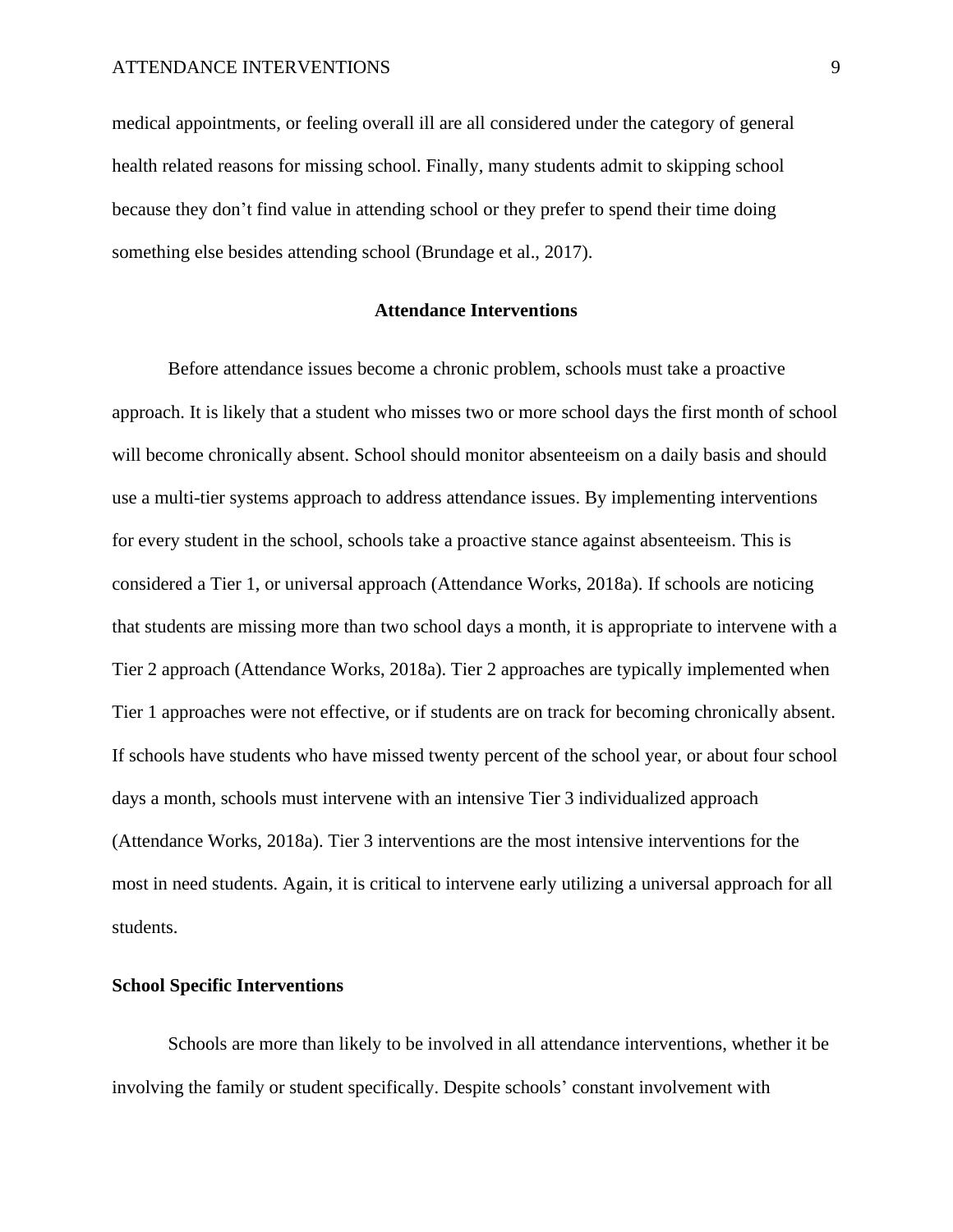attendance interventions, there are specific interventions that can take place during the school day or within the school system itself. This section of the literature review addresses interventions that can take place within a school.

# **Tier 1 Interventions**

Schools should implement school wide interventions to encourage one hundred percent of students to attend school every day. According to Attendance Works (2018a), some examples of Tier 1, or universal interventions, that can take place within a school include creating a positive school climate and recognizing good or improved attendance. This could involve a clean environment, equal and fair discipline when students do not obey rules, and bullying prevention. Other interventions include creating curriculum that is engaging and applicable to students interests and offering before or after school activities (Attendance Works, 2015). Another study conducted by Marvul (2012) found that by offering extracurricular activities after school, attendance is likely to increase.

# **Tier 2 Interventions**

Tier 2 interventions should be implemented for students who have missed ten percent of school days (Attendance Works, 2018a). Examples of Tier 2 approaches specific to schools may include connecting chronically absent students with a mentor (Attendance Works, 2018a), exposing students to their attendance records, connecting students with extracurricular activities, and creating a time to check in with students to identify why they are missing school (Attendance Works, 2015). Appendix A offers an example of a teacher survey. The purpose of this survey is to uncover the root cause of why teachers believe a student is missing school. It is important to remember that the intervention must fit the issue. By using teacher survey data, school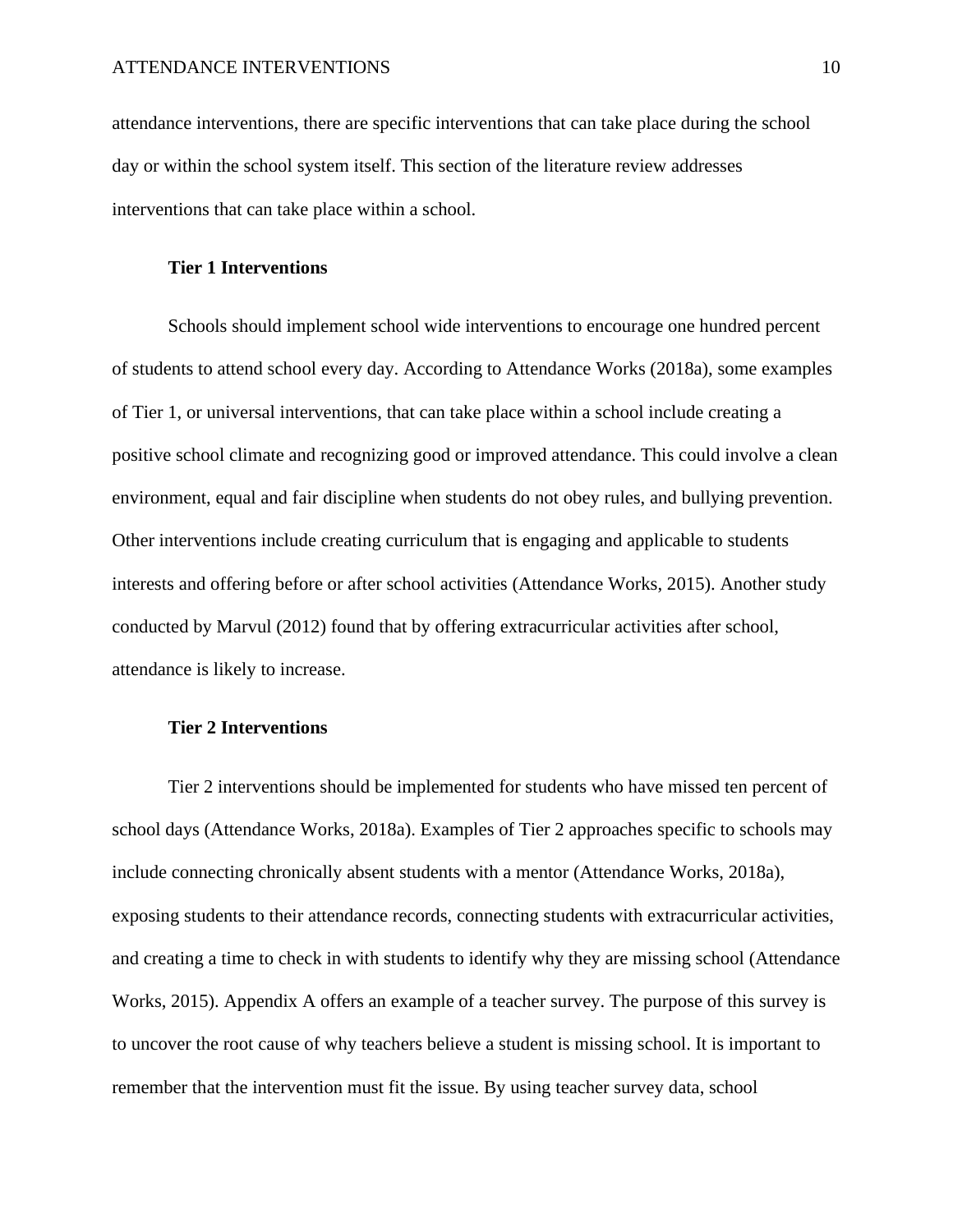counselors and administrators can properly target the barrier leading to student's absenteeism. It is essential that attendance data is closely monitored while implementing Tier 2 interventions so improvements or declines in attendance can be noted.

# **Tier 3 Interventions**

If a student's attendance does not show improvement after implementing Tier 1 and 2 approaches, schools must intervene with Tier 3 approaches. Most all Tier 3 interventions include involving the family, or an outside agency. See sections titled Student Specific Interventions and Family Specific Interventions for more details about Tier 3 interventions.

# **Family Specific Interventions**

There are many difficulties that families face that hinder students school attendance. Because many families endure several challenges, it is appropriate to consider family interventions for students who are chronically absent. According to Eck, S.R. Johnson, Bettencourt, and S.L. Johnson, "Homelessness, housing instability, family obligations such as caring for younger siblings or elderly family members, and lack of a safe path to school are poverty-related barriers that prevent students from consistently attending schools" (2016, p. 90). This information tells us that family supports, and interventions are an essential step in getting students to school.

#### **Tier 1 Interventions**

As previously stated, Tier 1 interventions are school wide, universal interventions that all students benefit from. Tier 1 family inventions may include an orientation night before school starts where teachers and school staff have the ability to connect and build a relationship with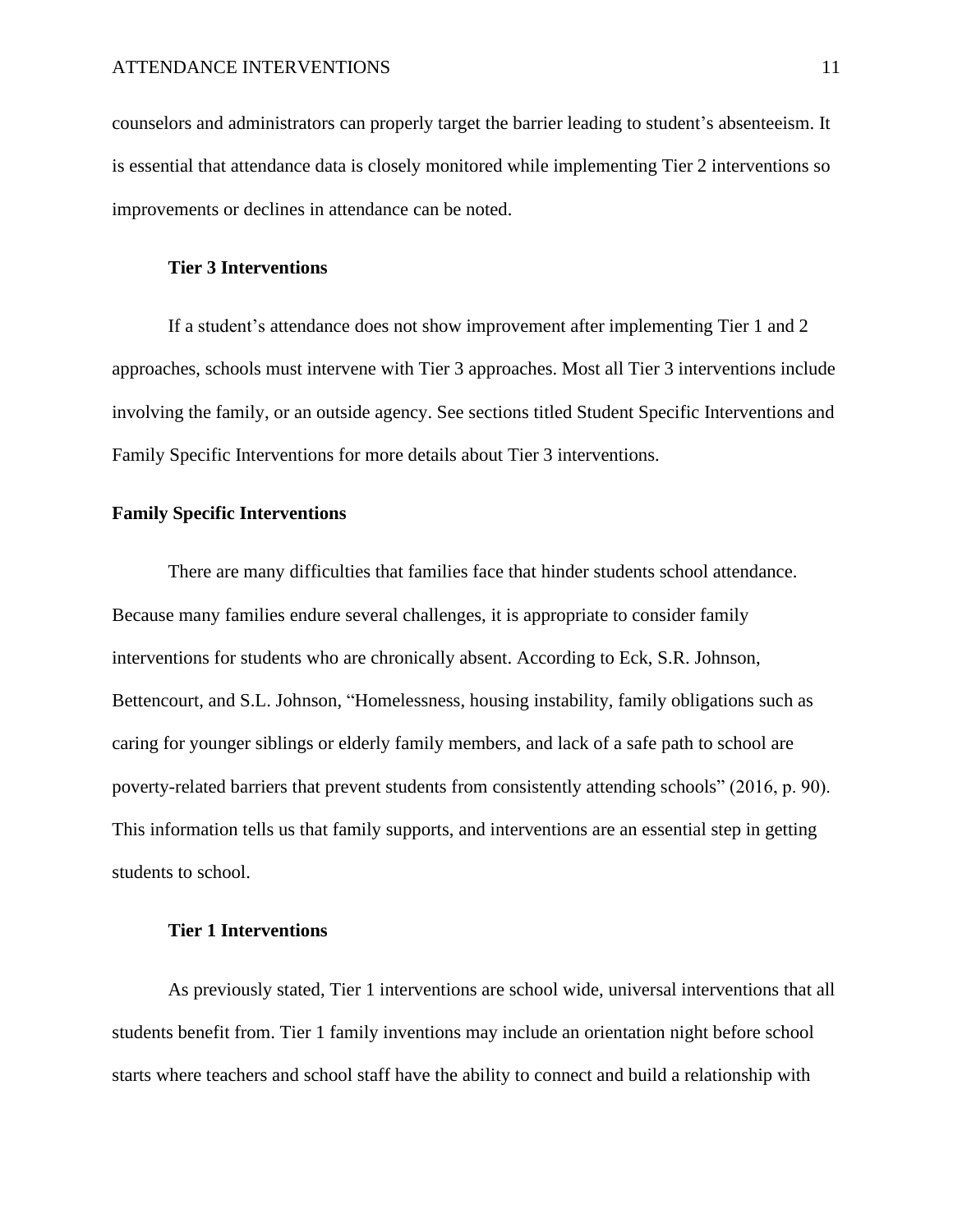parents (Attendance Works, 2018a). Another Tier 1 family intervention is educating parents and caretakers about the importance of attendance, what it means to be chronically absent, and the lifelong effects of absenteeism (Attendance Works, 2018a). Lastly, schools should use attendance data to make calls home every time a student is absent. Not only does this provide reassurance that students are safe, but it also creates an opportunity to have a conversation with parents or caretakers about why the child is absent (Attendance Works, 2015).

#### **Tier 2 Interventions**

Tier 2 family specific interventions should be put in place when a student misses two or more school days a month, or if they have missed ten percent of the total days of school had (Attendance Works, 2018a). Tier 2 interventions include addressing barriers with families and provide families with what they need. For example, a family may need access to the local food shelf, clothes, winter jackets, or gas money in order to get their child to school (Attendance Works, 2018a). Another reason many students miss school is because they do not have adequate means of transportation (Attendance Works, 2016). Schools can work with students and families to help them identify means of transportation within their support system. In addition, school counselors should sign an attendance agreement form or attendance contract with the family and students (Attendance Works, 2015). An example of a Student Attendance Success Plan form can be found in Appendix B. Another Tier 2 intervention comes from the School District of Philadelphia. This school district sent postcards home to families of students who had missed school, and some post cards sent to parents gave specific information about the students attendance data (Rodgers et al., 2017). More about this intervention can be found in Appendix C.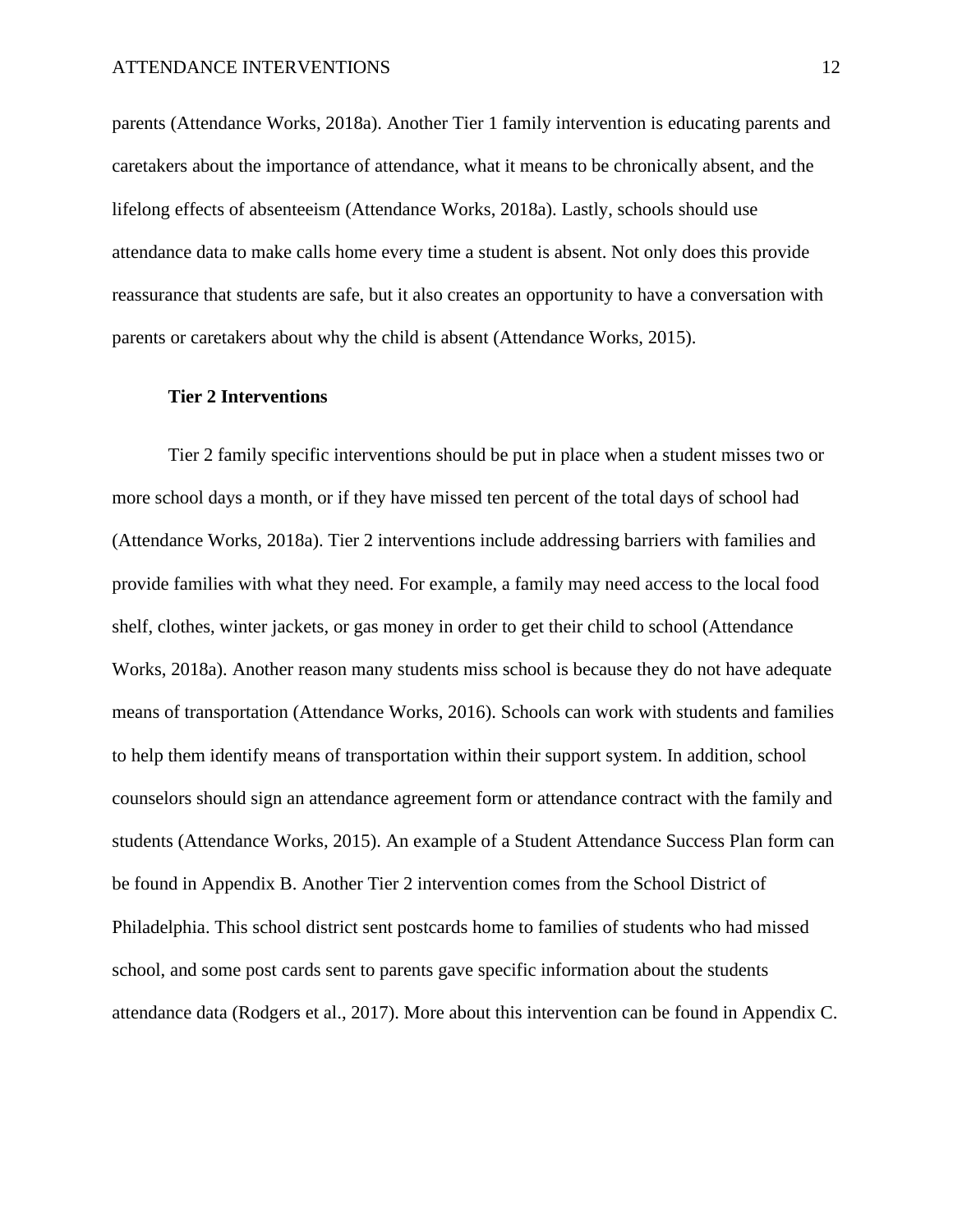#### **Tier 3 Interventions**

Tier 3 interventions should be implemented when progress is not made after the implementation of Tier 2 interventions, or when a student has missed twenty percent of school days (Attendance Works, 2018a). This is an appropriate time for school counselors to work directly with families and recommend them to an outside agency (Attendance Works, 2018a). This may also be a time when home visits become necessary (Railsback, J., 2014). The final option for Tier 3 family specific interventions would be involving authorities (Attendance Works, 2015). This option should only be implemented if all other interventions fail as it may cause the family to break their trust with the school.

# **Student Specific Interventions**

In addition to school and family related barriers, students also have personal reasons as to why they may be missing school. As noted above, many students admit to missing school because of mental health and physical health. Students also admit to missing school because they do not find value in attending school every day (Brundage et al., 2017). This section of the literature review discusses ways in which schools and counselors can address student specific barriers that effect school attendance.

# **Tier 1 Interventions**

Schools should take a universal approach to school attendance, also known as a Tier 1 intervention, to ensure that all students attend school every day. Some examples of Tier 1 student specific approaches include educating students about why coming to school is important. It is essential that students understand attendance expectations and are informed about why attendance is important (Attendance Works, 2015). In addition to educating students about the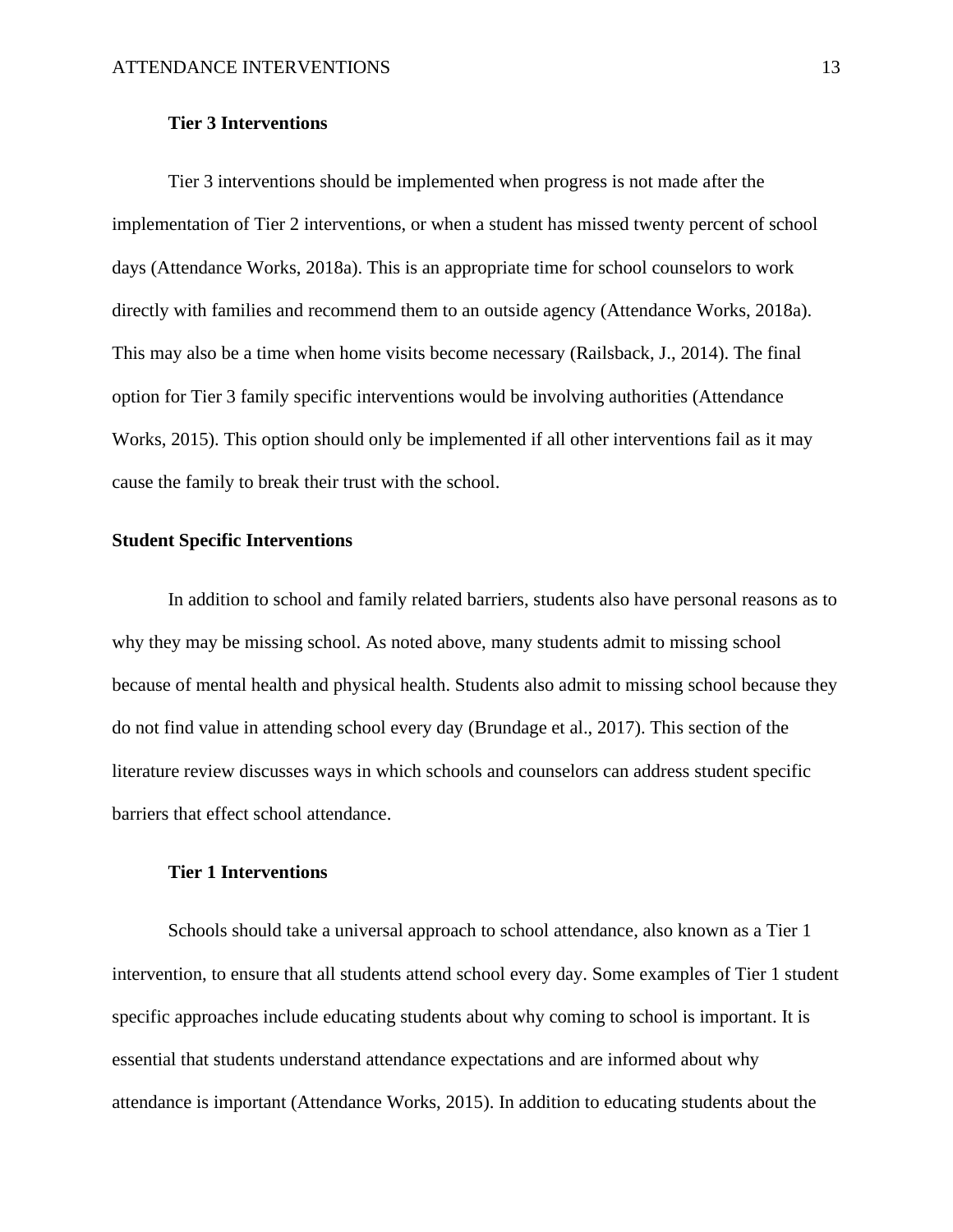#### ATTENDANCE INTERVENTIONS 14

importance of attendance, schools should also provide health interventions such as flu shots, health checkups, and dental services if at all possible (Attendance Works, 2015). For example, a local dentist office may offer to bring their services to the school which would allow students to have their teeth cleaned during the school day. The simplest, and possibly most effective way to raise school attendance is by building relationships with students (Attendance Works, 2015). This can be as simple as greeting students at the door each morning. School counselors should work to provide all students with college and career counseling services, as well. By helping students set goals for the future, school may hold a higher value in the life of a student which in turn will encourage them to be present at school everyday (Railsback, 2004).

#### **Tier 2 Interventions**

Tier 2 student specific interventions include closely monitoring attendance, as well as targeting student-teacher relationships. Often times, students who miss school two to three times a month are not aware of how quickly these missed days of school can add up. By targeting students who are at risk for chronic absenteeism, school faculty can work with students to track their attendance data. Making students aware of their attendance rates will likely improve their chances of attending school regularly (Attendance Works, 2015). Additionally, many schools have noted that a check-in intervention is highly effective when working to reduce absenteeism (Edwards, n.d.). Check-in interventions, sometimes referred to as Check & Connect, is something school counselors can deliver. Often times, school counselors may notice trends when checking in with students. Trends in barriers or student needs may lead to the development of a small group led by the school counselor (Edwards, n.d.).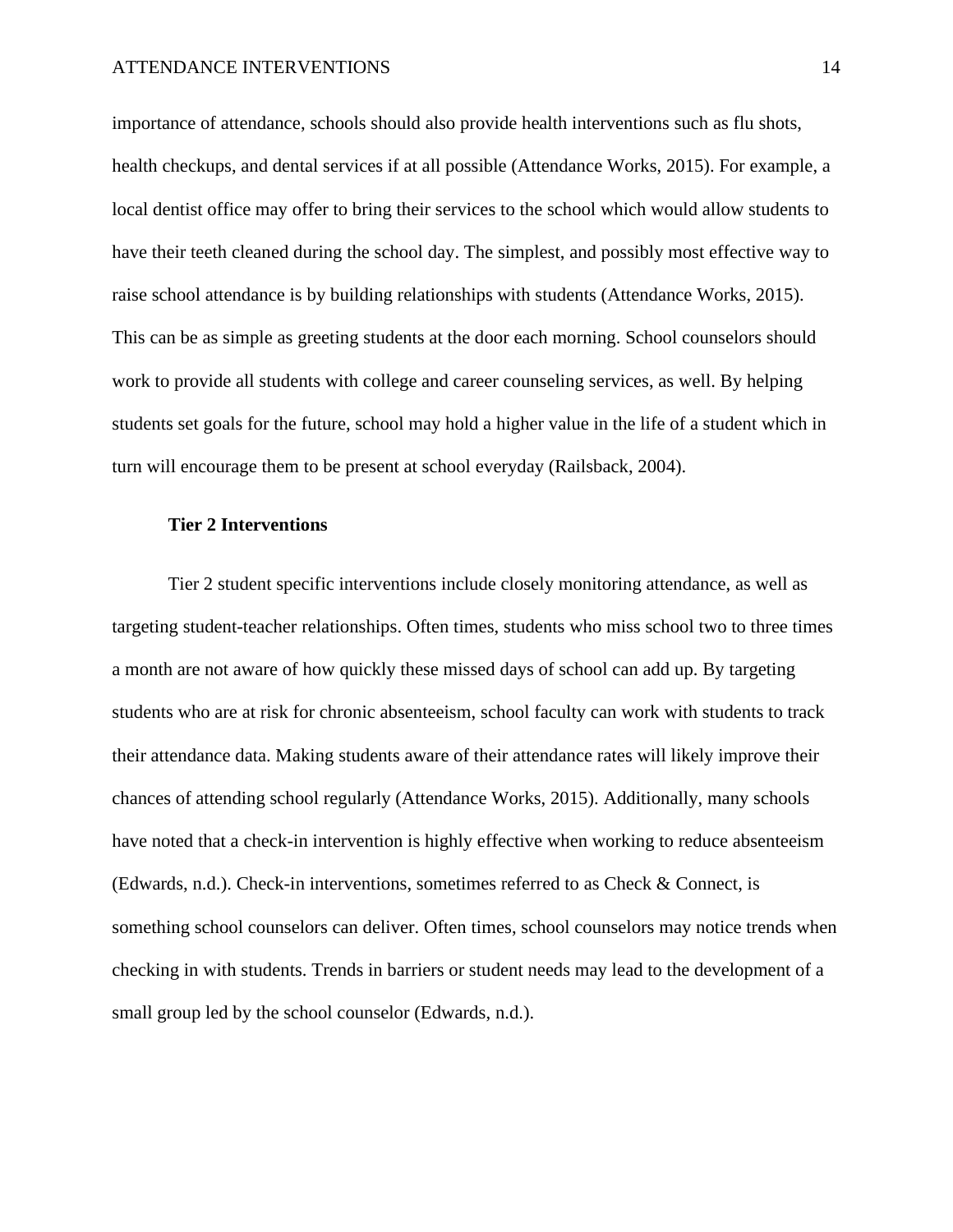# **Tier 3 Interventions**

The final, least desired option for addressing chronic absenteeism typically involves referring students to an outside agency or law enforcement (Attendance Works, 2015). As previously stated, involving law enforcement should be a last resort option as it may affect the trust between the school and student. Tier 3 interventions should be implemented when Tier 2 interventions were ineffective.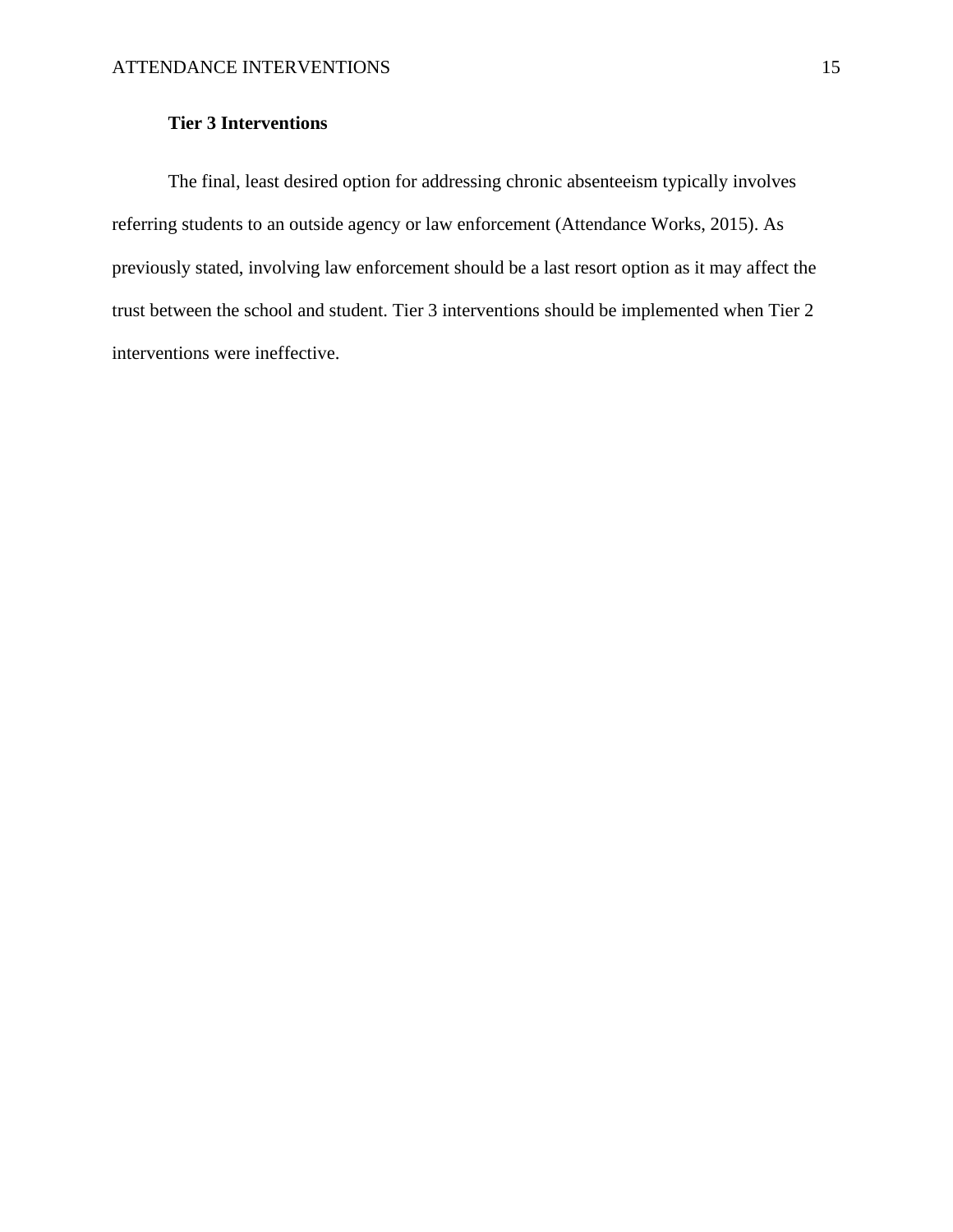## **Conclusion**

By determining school, family, and student specific attendance barriers, school faculty and school counselors are able to create targeted interventions to reduce chronic absenteeism in schools. This literature review gives examples of attendance related barriers and offers suggestions for ways in which schools can support students and families. By developing and implementing proper interventions for all, also known as Tier 1 supports, schools are likely to avoid chronic absenteeism. Within any suggested intervention, limitations exist. Some specific limitations to the interventions listed above are student to teacher ratios, school resources, and community resources. It is important to note that the barriers listen above is not an exhaustive list. Student face many other barriers, some of which may be unknown to educators and researchers at this time.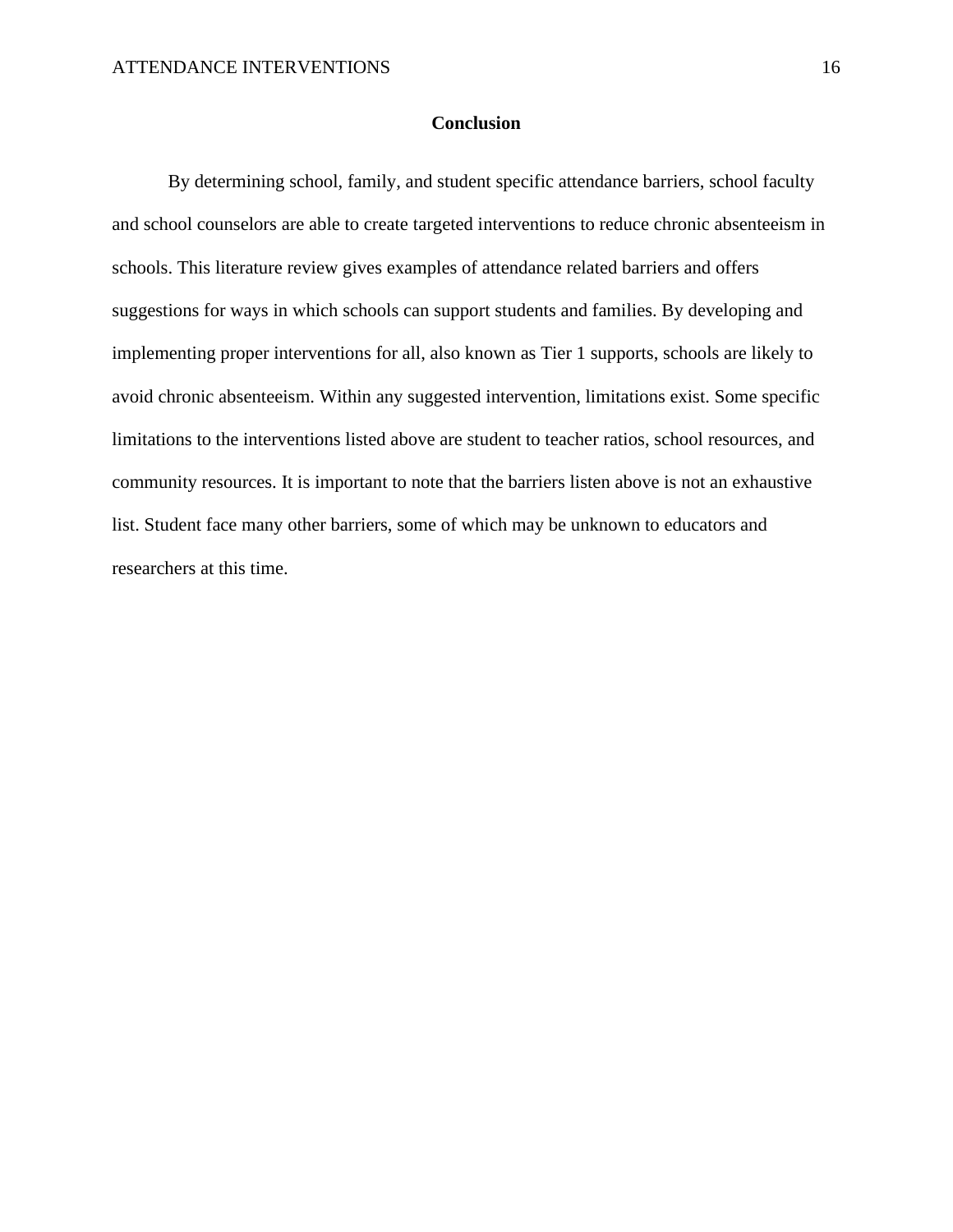#### **Discussion**

It should be noted that the barriers and interventions listed in the literature review are not an exhaustive list. The barriers mentioned are the most common barriers listed amongst many research articles and do not necessarily include considerations of location, race, religion, or socioeconomic status. School stakeholders must consider the backgrounds of students when providing interventions to ensure that the intervention in appropriate. Not all interventions are appropriate for all populations.

It should be noted that students of color and those who come from low socioeconomic backgrounds have many more barriers in relation to school attendance than do white, middleclass or upper-class students (Ford & Triplett, 2019). According to Ford and Triplett, "Black students were 38% more likely, multiracial students were 34% more likely, Hispanics were 21% more likely, and American Indian students were 142% more likely than white students to be chronically absent" (2019). This data proves that race is another barrier that exists when considering chronic absenteeism in schools. As previously noted, school counselors, teachers, and administrators must consider the background of students they are serving to ensure they are meeting their needs while being culturally and racially sensitive. Some additional intervention's proven specifically for students of color include school's creating a partnership with other systems. According to Race Matters Institute (RMI), "Baltimore identifies 100-180 children a month whose families receive direct services and case management from Family Preservation works, providing interventions that can prevent chronic absenteeism" (RMI, 2013). This may serve as a Tier 2 intervention for families of students who are on track to becoming chronically absent. Additionally, Pittsburgh's Office of Child Development found that the implementation of home visits and programs that allow parents to learn more about supporting their child's need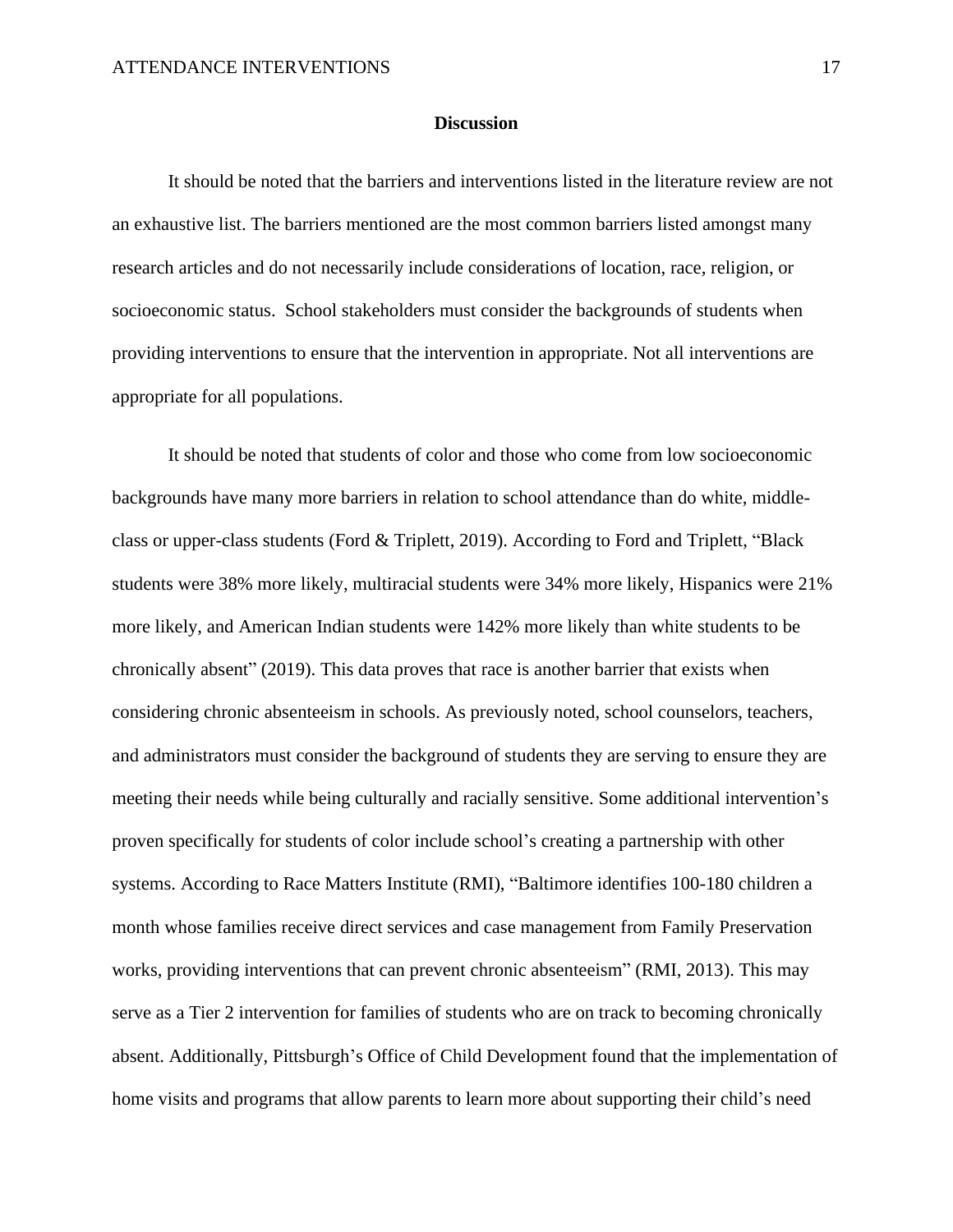were highly effective for students and families of color (RMI, 2013). Appendix D offers a graph showing the risk students of color have in regard to school attendance.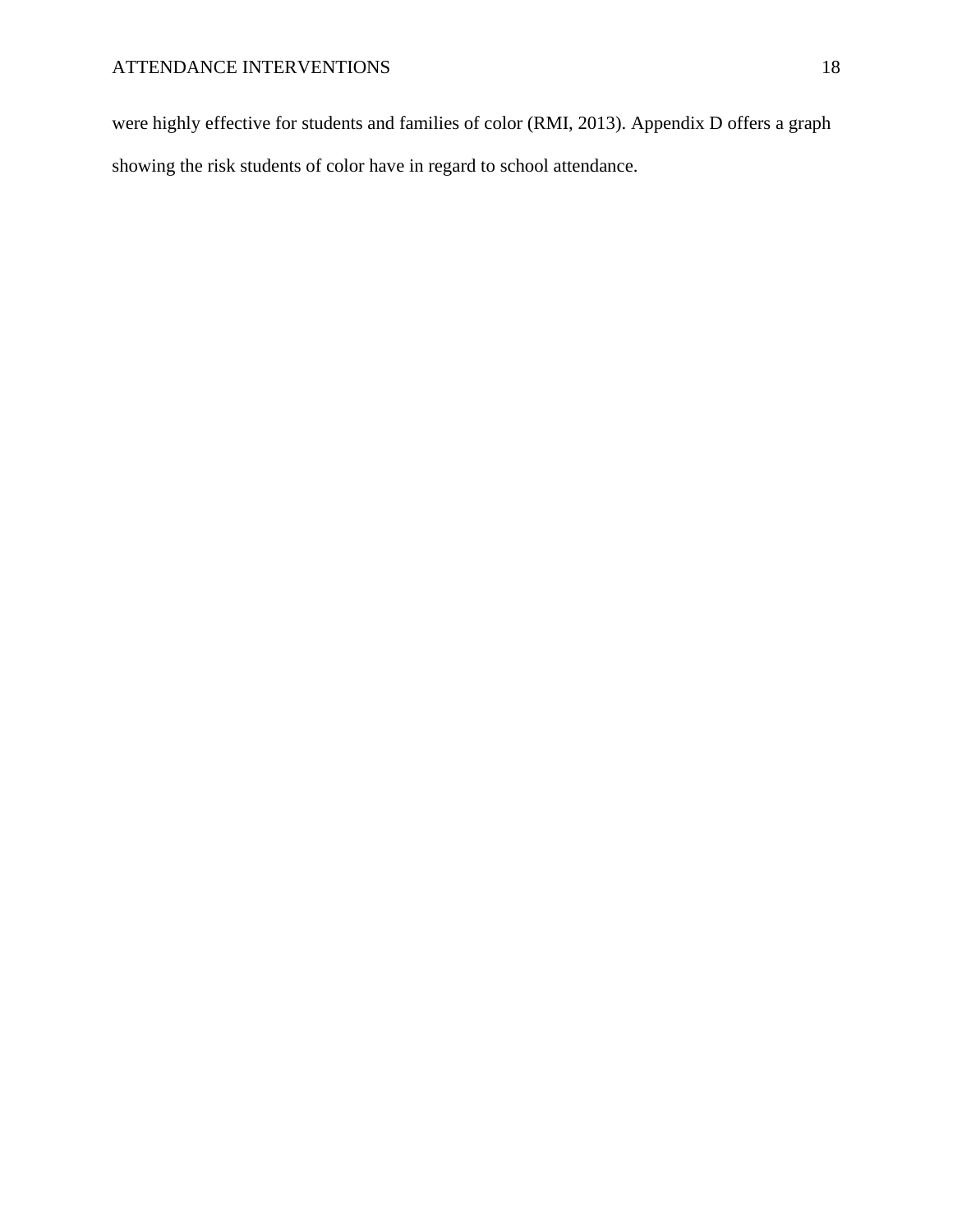#### **References**

Attendance Works. (2015, July 19). *Tiers of intervention to reduce chronic absence.* [https://www.attendanceworks.org/chronic-absence/addressing-chronic-absence/3-tiers-of](https://www.attendanceworks.org/chronic-absence/addressing-chronic-absence/3-tiers-ofintervention-old/) [intervention-old/](https://www.attendanceworks.org/chronic-absence/addressing-chronic-absence/3-tiers-ofintervention-old/)

Attendance Works. (2016, January 11). *What 's the difference between chronic absence and \ truancy?* [https://www.attendanceworks.org/whats-the-difference-between-chronic](https://www.attendanceworks.org/whats-the-difference-between-chronicabsence-and-truancy/) [absence-and-truancy/](https://www.attendanceworks.org/whats-the-difference-between-chronicabsence-and-truancy/)

Attendance Works. (2018a). *3 tiers of intervention (old).*

[https://www.attendanceworks.org/chronic-absence/addressing-chronic-absence/3-tiers-of](https://www.attendanceworks.org/chronic-absence/addressing-chronic-absence/3-tiers-ofintervention-old/) [intervention-old/](https://www.attendanceworks.org/chronic-absence/addressing-chronic-absence/3-tiers-ofintervention-old/)

Attendance Works. (2018b). *The problem.* [https://www.attendanceworks.org/chronic-absence/the](https://www.attendanceworks.org/chronic-absence/theproblem/) [problem/](https://www.attendanceworks.org/chronic-absence/theproblem/)

Attendance Works. (2019a). *Student attendance success plans and my family's help bank.* <https://www.attendanceworks.org/resources/student-attendance-success-plans/>

Attendance Works. (2019b). *Worksheet: understanding the root causes for student absenteeism.*

[https://www.attendanceworks.org/wp-content/uploads/2019/06/teacher-attendance](https://www.attendanceworks.org/wp-content/uploads/2019/06/teacher-attendancestrategy-worksheet-rev-10-16-19.pdf) [strategy-worksheet-rev-10-16-19.pdf](https://www.attendanceworks.org/wp-content/uploads/2019/06/teacher-attendancestrategy-worksheet-rev-10-16-19.pdf)

Brundage, A., Castillo, J., & Batsche, G. (2017, August 9). *Reasons for chronic absenteeism among secondary students.* Florida's Problem Solving & Response to Intervention Project. [https://www.hsredesign.org/wp-content/uploads/2018/07/Aggregate-RCA](https://www.hsredesign.org/wp-content/uploads/2018/07/Aggregate-RCAReport-Final-1.pdf) [Report-Final-1.pdf](https://www.hsredesign.org/wp-content/uploads/2018/07/Aggregate-RCAReport-Final-1.pdf)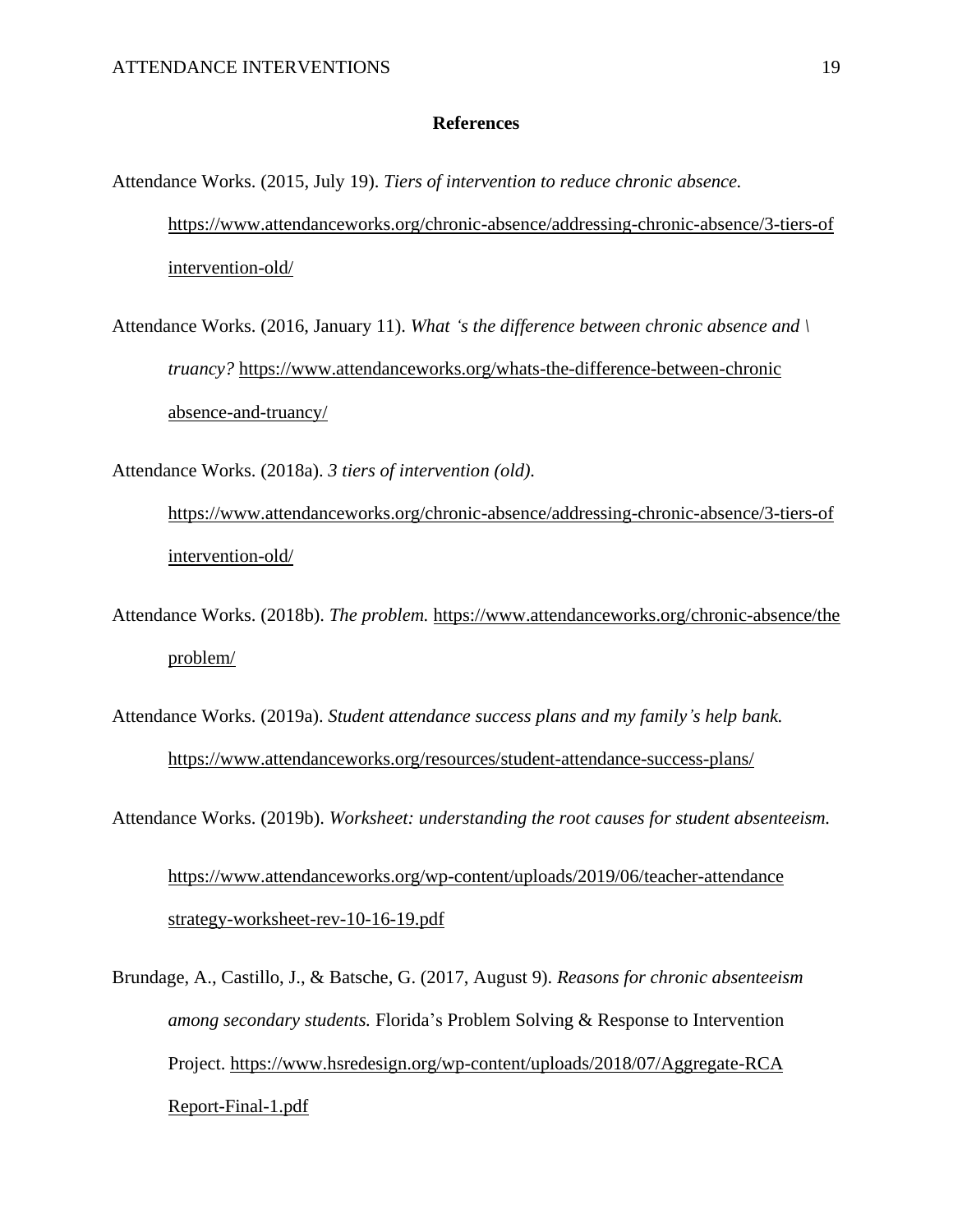Department of Education. (2019, January). *Chronic absenteeism in the nation's schools.* <https://www2.ed.gov/datastory/chronicabsenteeism.html#intro>

Eck, K., Johnson, S.R., Bettencourt, A., Johnson, S. L. (2016, November 23). *How school climate relates to chronic absence: a multi-level latent profile analysis.* Journal of School Psychology. [https://www.attendanceworks.org/wp](https://www.attendanceworks.org/wpcontent/uploads/2018/04/How_School-Climate_relates_to_chronicabsence_attendance_works_1-s2.0-S0022440516300607-main.pdf) [content/uploads/2018/04/How\\_School-Climate\\_relates\\_to\\_chronic](https://www.attendanceworks.org/wpcontent/uploads/2018/04/How_School-Climate_relates_to_chronicabsence_attendance_works_1-s2.0-S0022440516300607-main.pdf) [absence\\_attendance\\_works\\_1-s2.0-S0022440516300607-main.pdf](https://www.attendanceworks.org/wpcontent/uploads/2018/04/How_School-Climate_relates_to_chronicabsence_attendance_works_1-s2.0-S0022440516300607-main.pdf)

Edwards, L. (n.d.). *School counselors improving attendance.* Alabama State University. <https://files.eric.ed.gov/fulltext/EJ1072613.pdf>

Ford, J. E. & Triplett, N. (2019) *E(race)ing inequities: chronic absenteeism.* EducationNC. [https://www.ednc.org/eraceing-inequities-chronic](https://www.ednc.org/eraceing-inequities-chronicabsenteeism/#:~:text=Black%20students%20were%2038%25%20more,students%20to) [absenteeism/#:~:text=Black%20students%20were%2038%25%20more,students%20to](https://www.ednc.org/eraceing-inequities-chronicabsenteeism/#:~:text=Black%20students%20were%2038%25%20more,students%20to) [20be%20chronically%20absent.](https://www.ednc.org/eraceing-inequities-chronicabsenteeism/#:~:text=Black%20students%20were%2038%25%20more,students%20to)

Marvul, J., (n.d.) *If you built it, they will come: a successful truancy intervention program in a school high school.*

<https://citeseerx.ist.psu.edu/viewdoc/download?doi=10.1.1.1011.859&rep=rep1&type=pf>

Race Matters Institute. (2013). *Race matters in early school attendance.*

[https://www.attendanceworks.org/wp-content/uploads/2017/09/Early-School](https://www.attendanceworks.org/wp-content/uploads/2017/09/Early-SchoolAttendance.pdf) [Attendance.pdf](https://www.attendanceworks.org/wp-content/uploads/2017/09/Early-SchoolAttendance.pdf)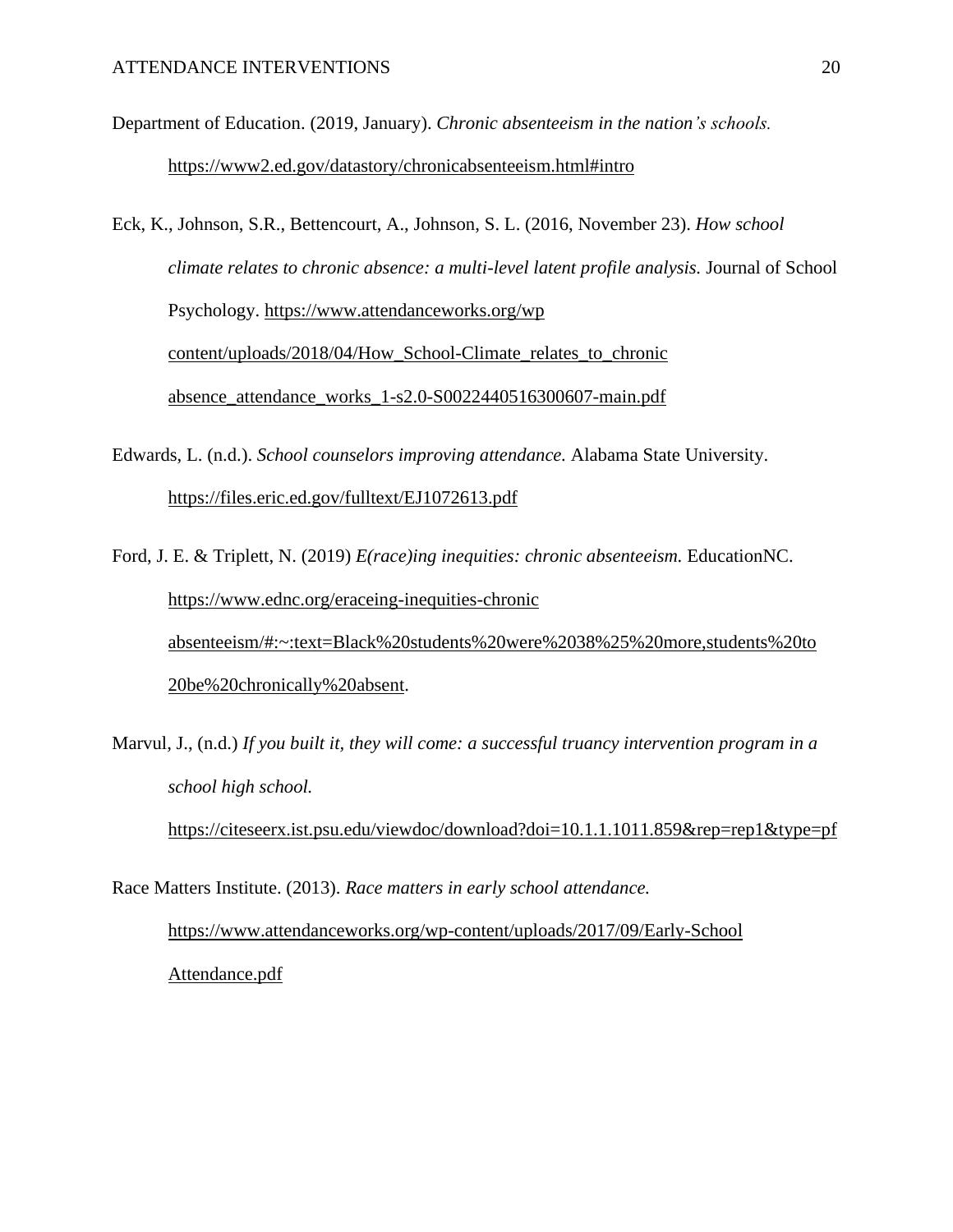Railsback, J. (2004, June). *Increasing student attendance: strategies from research and practice.* Northwest Regional Educational Laboratory.

<https://educationnorthwest.org/sites/default/files/increasing-student-attendance.pdf>

Rogers, T., Duncan, T., Wolford, T., Ternovski, J., Subramanyam, S., & Reitano, A. (2017, February). *A randomized experiment using absenteeism information to "nudge" attendance.* National Center for Education Evaluation and Regional Assistance. [https://www.attendanceworks.org/wpcontent/uploads/2017/09/Todd-postcard-Nudge](https://www.attendanceworks.org/wpcontent/uploads/2017/09/Todd-postcard-Nudgeresearch-publis-REL_2017252.pdf) [research-publis-REL\\_2017252.pdf](https://www.attendanceworks.org/wpcontent/uploads/2017/09/Todd-postcard-Nudgeresearch-publis-REL_2017252.pdf)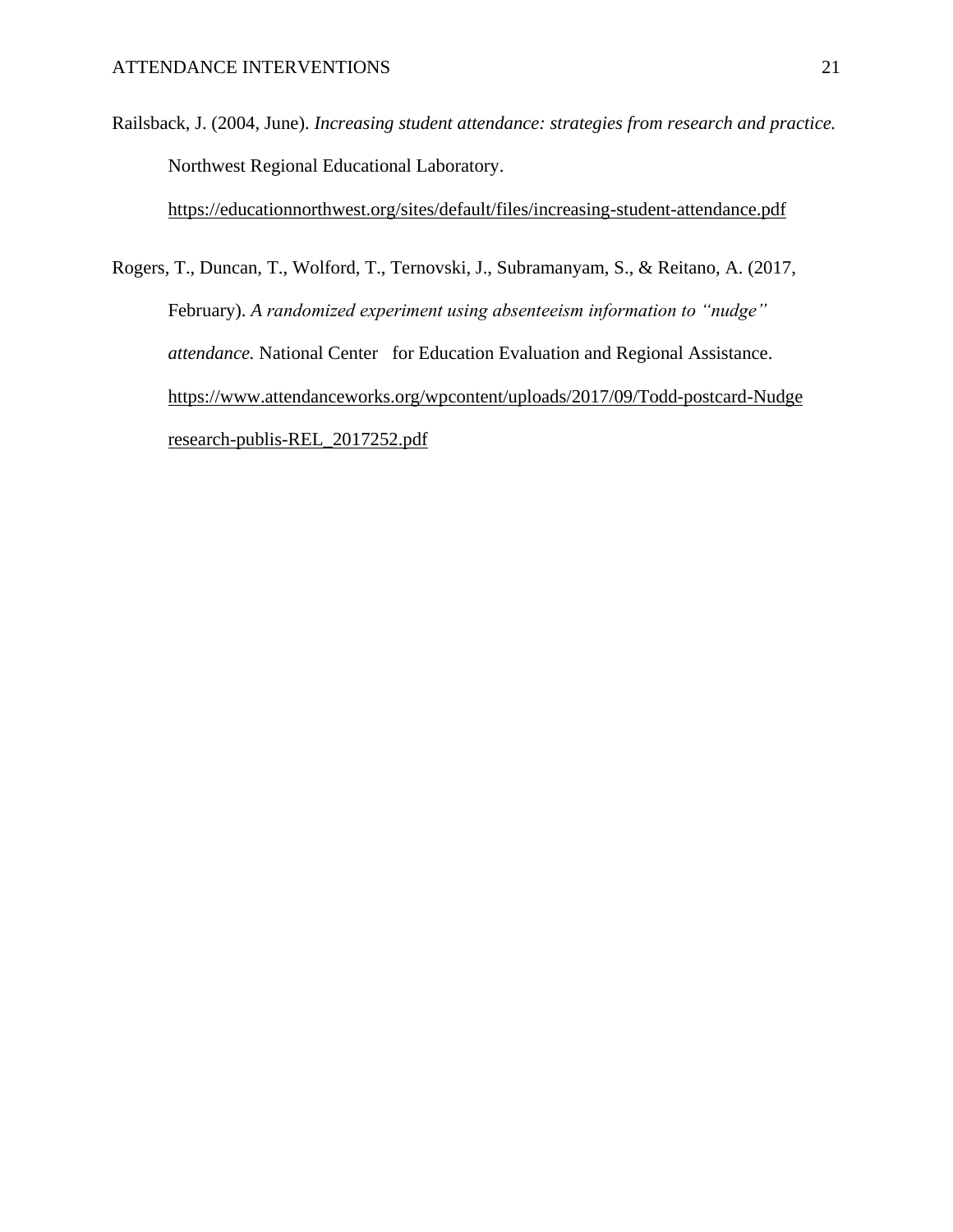# **Appendix A: Teacher Survey**

#### Worksheet: Understanding the root causes for student absenteeism

Use these questions to help identify the likely causes of absenteeism for a student who is chronically absent in your class. Understanding the root causes for missing too much school can help determine the best course of action. Is this something that you can help your student and his/her family overcome? Or is there an underlying issue that requires additional support, perhaps from the school social worker or guidance counselor?

| <b>Academic Conditions</b>                                                                                                                                                                            |     |
|-------------------------------------------------------------------------------------------------------------------------------------------------------------------------------------------------------|-----|
| Is the student struggling academically? Consider what skills and content the student has missed as a result of<br>his or her absences as well as other instructional needs.                           | Y/N |
| Does the student need accommodations to benefit from classroom instructions? (e.g. peer support, access to<br>computer, breaks, material presented in different ways)                                 | Y/N |
| Does the student have language or communication challenges?                                                                                                                                           | Y/N |
| Does the student struggle with organizational tasks?                                                                                                                                                  | Y/N |
| Are there barriers to homework completion?                                                                                                                                                            | Y/N |
| Do you suspect that the student has an unidentified disability?                                                                                                                                       | Y/N |
| <b>Safety Concerns</b>                                                                                                                                                                                |     |
| Have there been any reports of bullying?                                                                                                                                                              | Y/N |
| Is the student exposed to race, disability, cultural or LGBTQ biases?                                                                                                                                 | Y/N |
| <b>Social Dynamics</b>                                                                                                                                                                                |     |
| Does the student get to avoid difficult social or academic situations by staying away from school?                                                                                                    | Y/N |
| Are transitions difficult for the student? (e.g. entering the school building, moving from class to class)                                                                                            | Y/N |
| <b>Home Situation</b>                                                                                                                                                                                 |     |
| Do the parents/guardians recognize the importance of and support regular school attendance?                                                                                                           | Y/N |
| Are there problems in the home that contribute to frequent absences? (e.g., parental illness, homelessness,<br>joblessness, child care, needed health or mental health services for parent/caregiver) | Y/N |
| <b>Health Status</b>                                                                                                                                                                                  |     |
| Are there conditions in the classroom, cafeteria or other school areas that affect the student's health or                                                                                            | Y/N |
| safety? (e.g. mold or other asthma triggers, animal dander, food allergens)                                                                                                                           |     |
| Does the student exhibit anxiety due to separation from parent / caregiver?                                                                                                                           | Y/N |
| Does the student require health or mental health-related treatment that interferes with attendance?                                                                                                   | Y/N |
| <b>School Culture</b>                                                                                                                                                                                 |     |
| Are there any clubs, programs or resources during the school day and after school that might help engage the<br>student?                                                                              | Y/N |
| Is there a caring adult at the school that could mentor the student?                                                                                                                                  | Y/N |
| <b>Student Voice</b>                                                                                                                                                                                  |     |
| Has the student identified the reasons for missing school?                                                                                                                                            | Y/N |
| <b>Parent Voice</b>                                                                                                                                                                                   |     |
| Have you met with the parent/caregiver to discuss attendance concerns?                                                                                                                                | Y/N |
| Has the parent/caregiver identified specific barriers to attendance?                                                                                                                                  | Y/N |
| Are there cultural, language, or other types of barriers that require extra effort on the part of the school to<br>work with the parent/caregiver?                                                    | Y/N |
| <b>Attendance Barriers for Students with Identified Disabilities</b>                                                                                                                                  |     |
| Has the IEP/504 team met recently to review and revise the student's educational plan?                                                                                                                | Y/N |
| Are the instructional and behavioral supports the rights ones?                                                                                                                                        | Y/N |



rev. 10/16/19 www.attendanceworks.org

(Attendance Works, 2019b).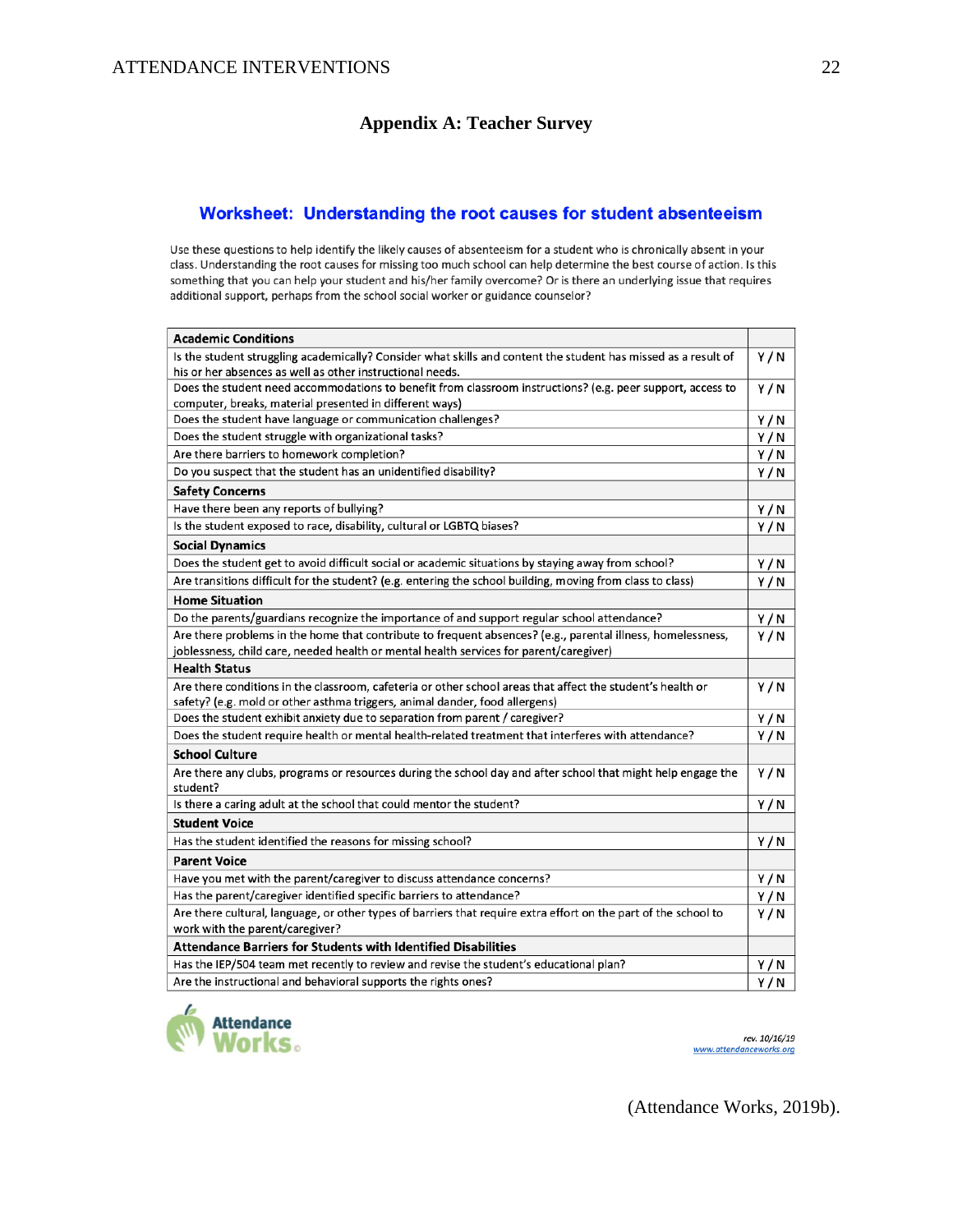# **Appendix B: Student Attendance Success Plan**

# MY ATTENDANCE **SUCCESS PLAN**

#### POSSIBLE STRATEGIES TO REACH MY **ATTENDANCE GOALS**

- I have been present days.
- I have been absent\_\_\_\_\_days.
- My goal is to improve my attendance. I will ensure that I miss no more than days for the rest of the year. (9 or fewer  $absences = satisfactory$  attendance)
- I will make attending school every day a priority.
- I will keep track of my attendance and absences.
- I will set my alarm clock for a.m.
- I will attend school every day unless I'm truly sick with a temperature of 100 degrees or more.
- " I will find a relative, friend or neighbor who can take me to school if I miss my bus.
- " If I am absent, I will contact my teachers to find out what I missed.
- " I will set up medical and dental appointments for weekdays after school. If I must make a medical appointment during the school day, I will try to attend school for the majority of the day.
- " When I am struggling with a challenge that is keeping me from school I will confide in an adult at school and seek help.

To improve my attendance, I commit to the following:

2. 3.

We will review progress to meet this goal in one month.

| Student Signature: |  |
|--------------------|--|
|                    |  |

School Staff Signature: Date: Date:

(Attendance Works, 2019a)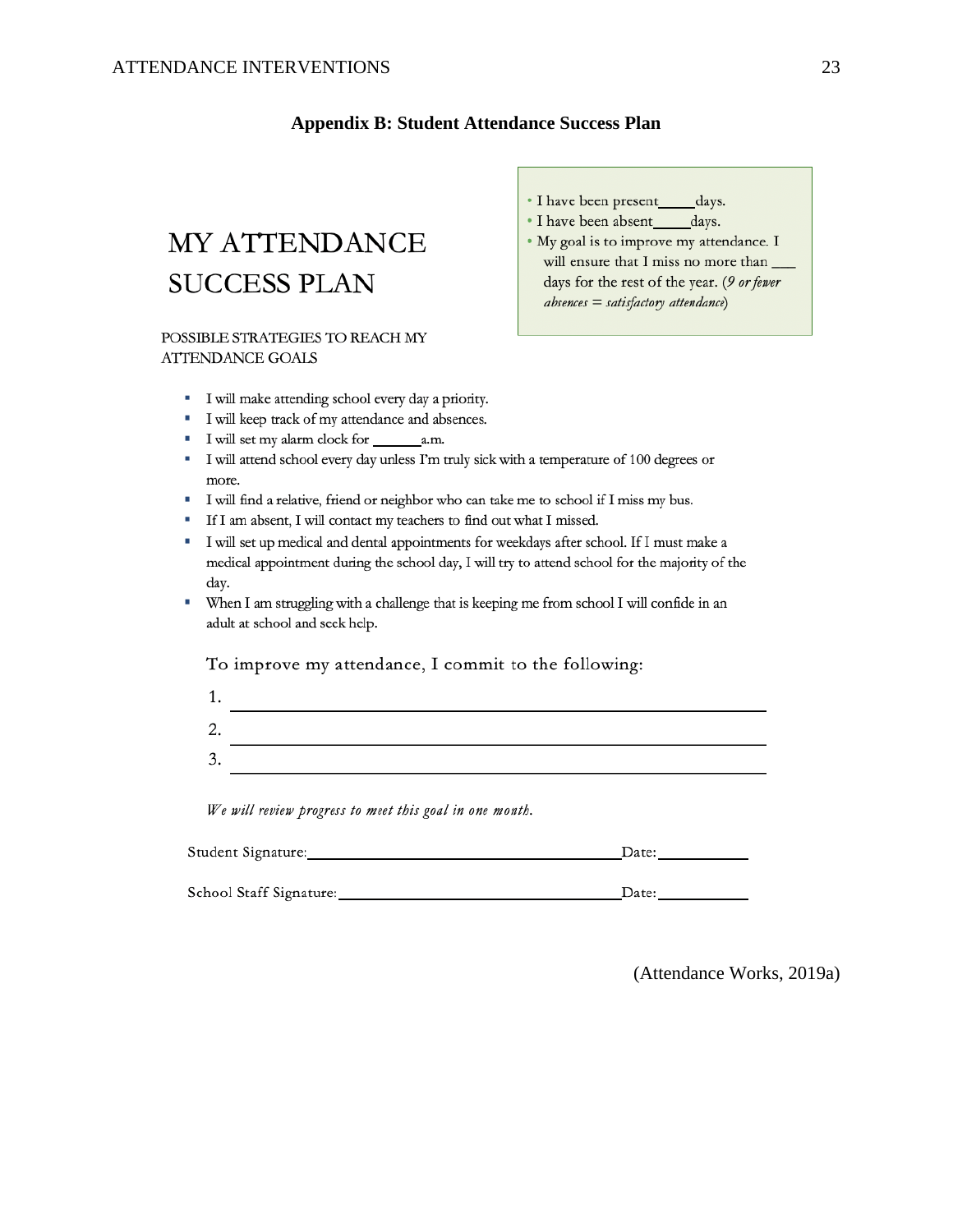# **Appendix C: Post Cards**

# **Exterior of all postcards**

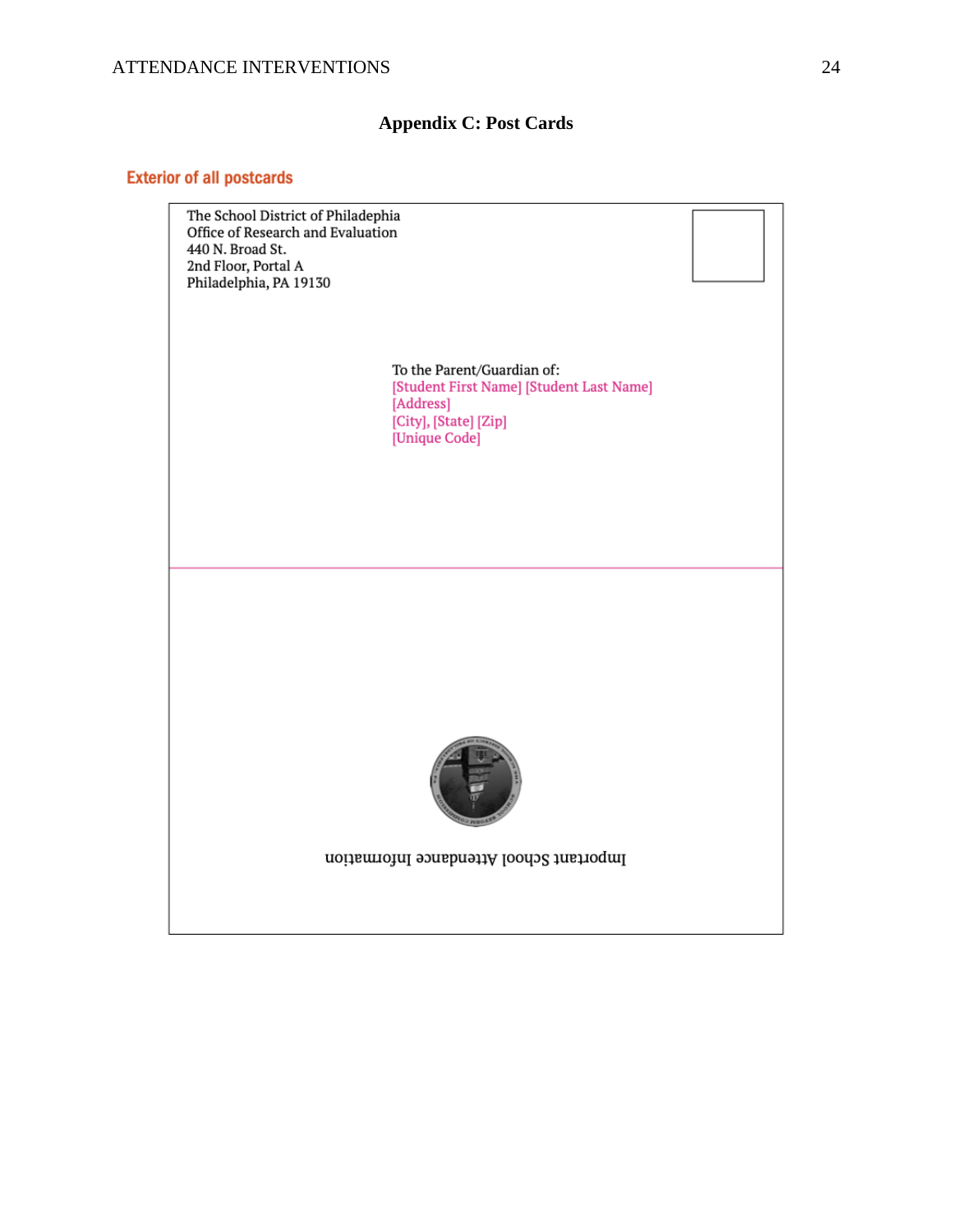## Interior of encouragement mailer

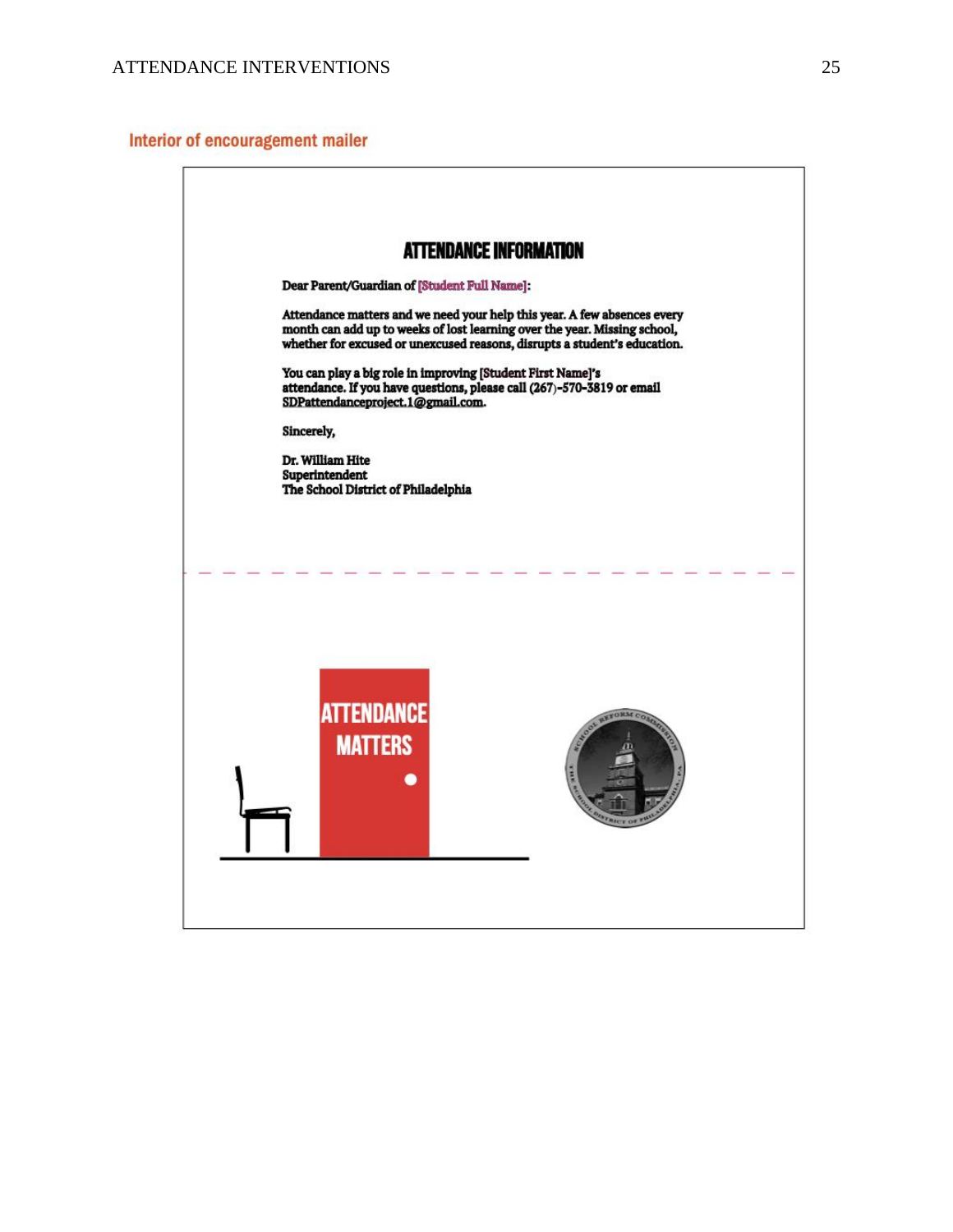# Interior of encouragement + self mailer

|                                                                                                             | <b>ATTENDANCE INFORMATION</b>                                                                                                                                                                                                                                                                                 |
|-------------------------------------------------------------------------------------------------------------|---------------------------------------------------------------------------------------------------------------------------------------------------------------------------------------------------------------------------------------------------------------------------------------------------------------|
| Dear Parent/Guardian of [Student Full Name]:                                                                |                                                                                                                                                                                                                                                                                                               |
| student's education.<br>You can play a big role in improving [Student First Name]'s                         | Attendance matters and we need your help this year. [Student First Name]<br>missed [Student Absences] day(s) of school last year [Multiplier Text]. A<br>few absences every month can add up to weeks of lost learning over the<br>year. Missing school, whether for excused or unexcused reasons, disrupts a |
| attendance. If you have questions, please call (267)-282-1155 or email<br>SDPattendanceproject.2@gmail.com. |                                                                                                                                                                                                                                                                                                               |
| Sincerely,                                                                                                  |                                                                                                                                                                                                                                                                                                               |
| Dr. William Hite<br>Superintendent<br>The School District of Philadelphia                                   |                                                                                                                                                                                                                                                                                                               |
| Istudent first namel's absence record                                                                       |                                                                                                                                                                                                                                                                                                               |
| [Student Absences] day(s)                                                                                   |                                                                                                                                                                                                                                                                                                               |
|                                                                                                             | [Student First Name] missed [Student<br>Absences] day(s) [Multiplier].                                                                                                                                                                                                                                        |
|                                                                                                             |                                                                                                                                                                                                                                                                                                               |
| [Student Full Name]<br>TOTAL ABSENCES LAST SCHOOL YEAR                                                      |                                                                                                                                                                                                                                                                                                               |

٦

(Rogers et al., 2017)